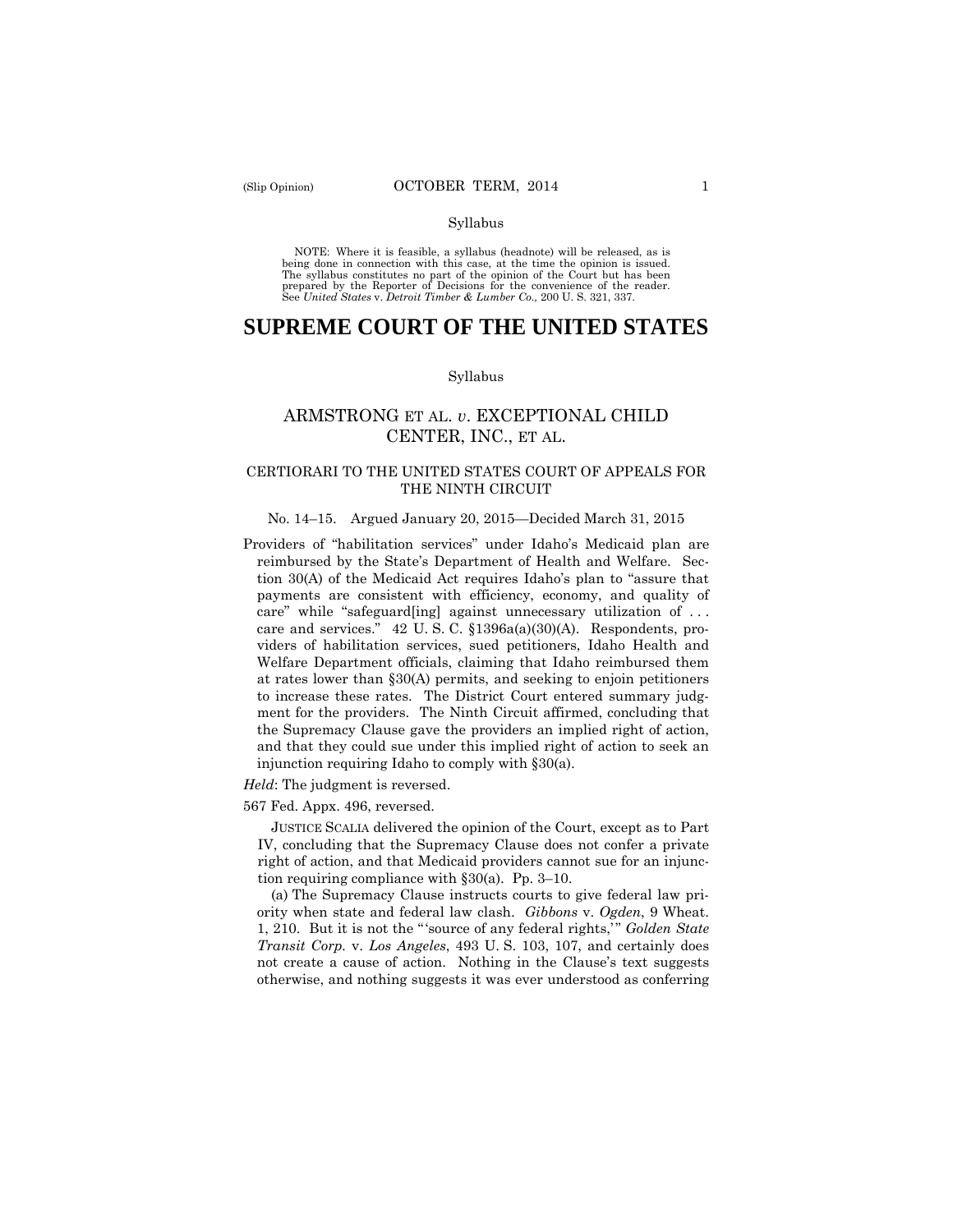#### Syllabus

a private right of action. Article I vests Congress with broad discretion over the manner of implementing its enumerated powers. Art I., §8; *McCulloch* v. *Maryland*, 4 Wheat. 316, 421. It is unlikely that the Constitution gave Congress broad discretion with regard to the enactment of laws, while simultaneously limiting Congress's power over the manner of their implementation, making it impossible to leave the enforcement of federal law to federal actors. Pp. 3–5.

 of judicial review of illegal executive action, tracing back to England. (b) Reading the Supremacy Clause not to confer a private right of action is consistent with this Court's preemption jurisprudence. The ability to sue to enjoin unconstitutional actions by state and federal officers is the creation of courts of equity, and reflects a long history This Court has never held nor suggested that this judge-made remedy, in its application to state officers, rests upon an implied right of action contained in the Supremacy Clause. Pp. 5–6.

 (c) Respondents' suit cannot proceed in equity. The power of federal courts of equity to enjoin unlawful executive action is subject to express and implied statutory limitations. See, *e.g., Seminole Tribe of Fla.* v. *Florida*, 517 U. S. 44, 74. Here, the express provision of a single remedy for a State's failure to comply with Medicaid's requirements—the withholding of Medicaid funds by the Secretary of Health and Human Services, 42 U. S. C. §1396c—and the sheer complexity associated with enforcing §30(A) combine to establish Congress's "intent to foreclose" equitable relief, *Verizon Md. Inc.* v. *Public Serv. Comm'n of Md.*, 535 U. S. 635, 647. Pp. 6–10.

 SCALIA, J., delivered the opinion of the Court with respect to Parts I, II, and III, in which ROBERTS, C. J., and THOMAS, BREYER, and ALITO, JJ., joined, and an opinion with respect to Part IV, in which ROBERTS, C. J., and THOMAS and ALITO, JJ., joined. BREYER, J., filed an opinion concurring in part and concurring in the judgment. SOTOMAYOR, J., filed a dissenting opinion, in which KENNEDY, GINSBURG, and KAGAN, JJ., joined.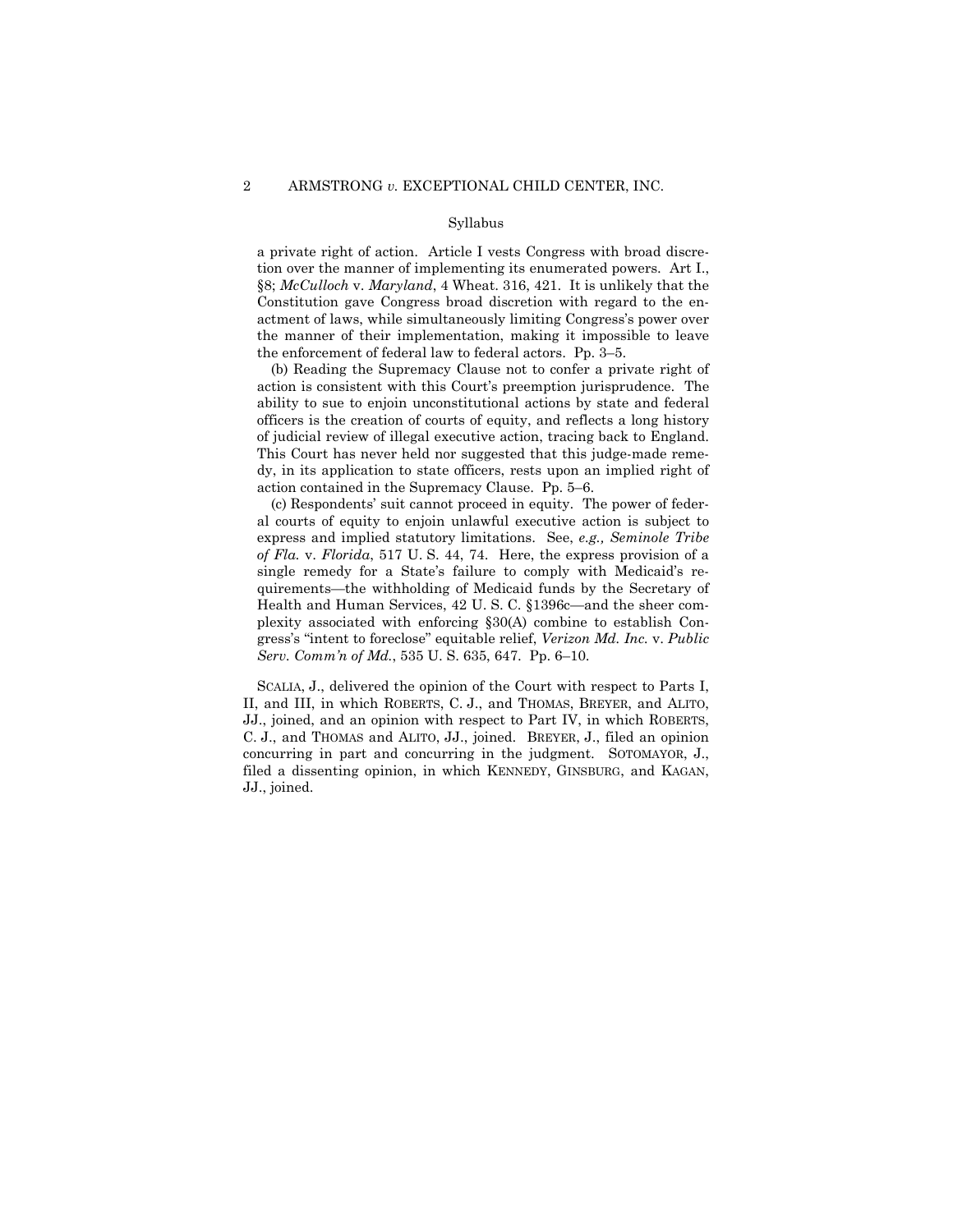preliminary print of the United States Reports. Readers are requested to notify the Reporter of Decisions, Supreme Court of the United States, Wash- ington, D. C. 20543, of any typographical or other formal errors, in order that corrections may be made before the preliminary print goes to press. NOTICE: This opinion is subject to formal revision before publication in the

### $\frac{1}{2}$  ,  $\frac{1}{2}$  ,  $\frac{1}{2}$  ,  $\frac{1}{2}$  ,  $\frac{1}{2}$  ,  $\frac{1}{2}$  ,  $\frac{1}{2}$ **SUPREME COURT OF THE UNITED STATES**

#### $\frac{1}{2}$  ,  $\frac{1}{2}$  ,  $\frac{1}{2}$  ,  $\frac{1}{2}$  ,  $\frac{1}{2}$  ,  $\frac{1}{2}$ No. 14–15

## RICHARD ARMSTRONG, ET AL., PETITIONERS *v.* EXCEPTIONAL CHILD CENTER, INC., ET AL.

## ON WRIT OF CERTIORARI TO THE UNITED STATES COURT OF APPEALS FOR THE NINTH CIRCUIT

#### [March 31, 2015]

 JUSTICE SCALIA delivered the opinion of the Court, except as to Part IV.

We consider whether Medicaid providers can sue to enforce §(30)(A) of the Medicaid Act. 81 Stat. 911 (codified as amended at 42 U. S. C. §1396a(a)(30)(A)).

Medicaid is a federal program that subsidizes the States' provision of medical services to "families with dependent children and of aged, blind, or disabled individuals, whose income and resources are insufficient to meet the costs of necessary medical services." §1396–1. Like other Spending Clause legislation, Medicaid offers the States a bargain: Congress provides federal funds in exchange for the States' agreement to spend them in accordance with congressionally imposed conditions.

In order to qualify for Medicaid funding, the State of Idaho adopted, and the Federal Government approved, a Medicaid "plan," §1396a(a), which Idaho administers through its Department of Health and Welfare. Idaho's plan includes "habilitation services"—in-home care for individuals who, "but for the provision of such services . . .

I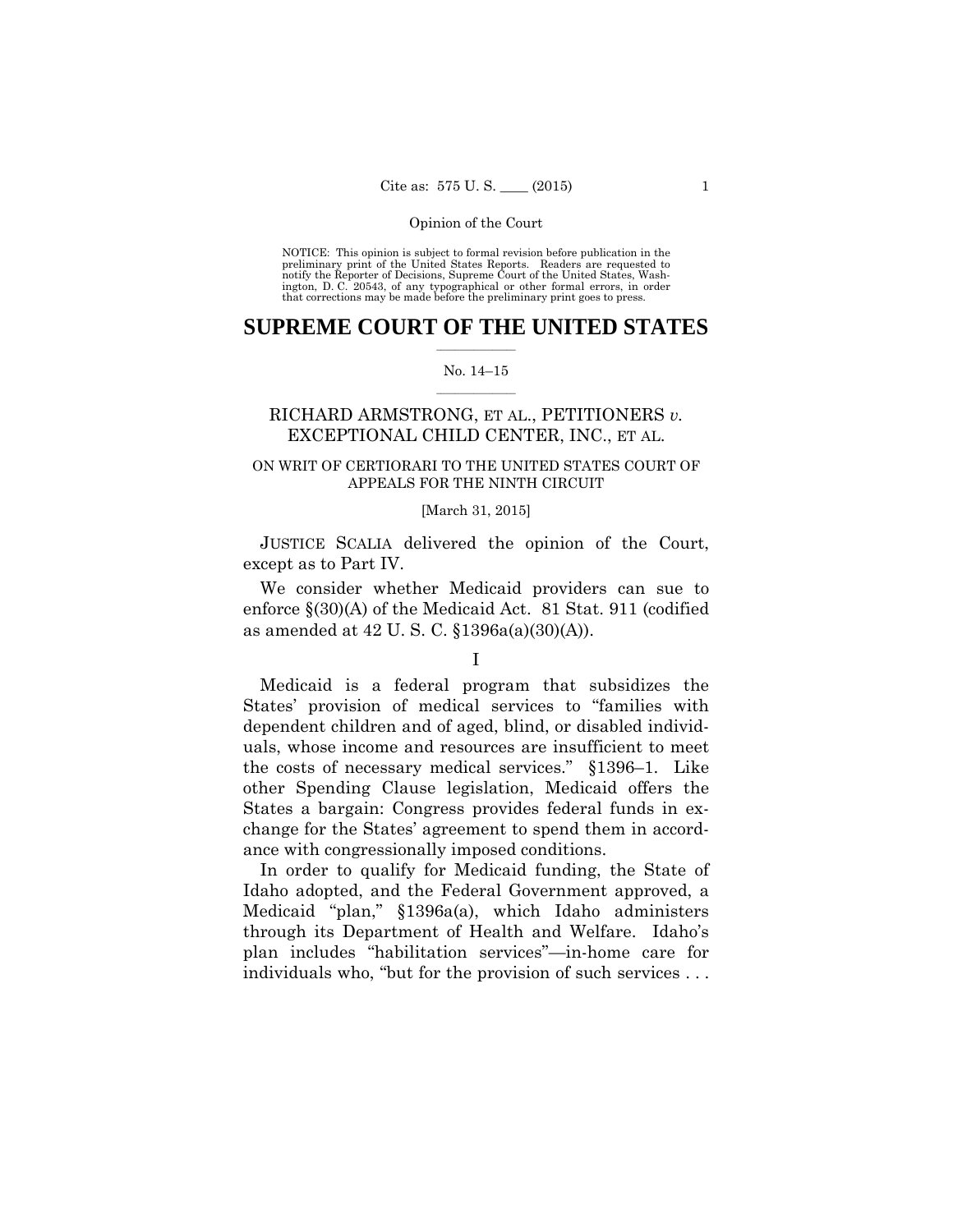would require the level of care provided in a hospital or a nursing facility or intermediate care facility for the mentally retarded the cost of which could be reimbursed under the State plan,"  $$1396n(c)$  and (c)(1). Providers of these services are reimbursed by the Department of Health and Welfare.

Section 30(A) of the Medicaid Act requires Idaho's plan to:

"provide such methods and procedures relating to the utilization of, and the payment for, care and services available under the plan . . . as may be necessary to safeguard against unnecessary utilization of such care and services and to assure that payments are consistent with efficiency, economy, and quality of care and are sufficient to enlist enough providers so that care and services are available under the plan at least to the extent that such care and services are available to the general population in the geographic area . . . ." 42 U. S. C. §1396a(a)(30)(A).

Respondents are providers of habilitation services to persons covered by Idaho's Medicaid plan. They sued petitioners—two officials in Idaho's Department of Health and Welfare—in the United States District Court for the District of Idaho, claiming that Idaho violates §30(A) by reimbursing providers of habilitation services at rates lower than §30(A) permits. They asked the court to enjoin petitioners to increase these rates.

The District Court entered summary judgment for the providers, holding that Idaho had not set rates in a manner consistent with §30(A). *Inclusion, Inc.* v. *Armstrong,* 835 F. Supp. 2d 960 (2011). The Ninth Circuit affirmed. 567 Fed. Appx. 496 (2014). It said that the providers had "an implied right of action under the Supremacy Clause to seek injunctive relief against the enforcement or implementation of state legislation." *Id.,* at 497 (citing *Inde-*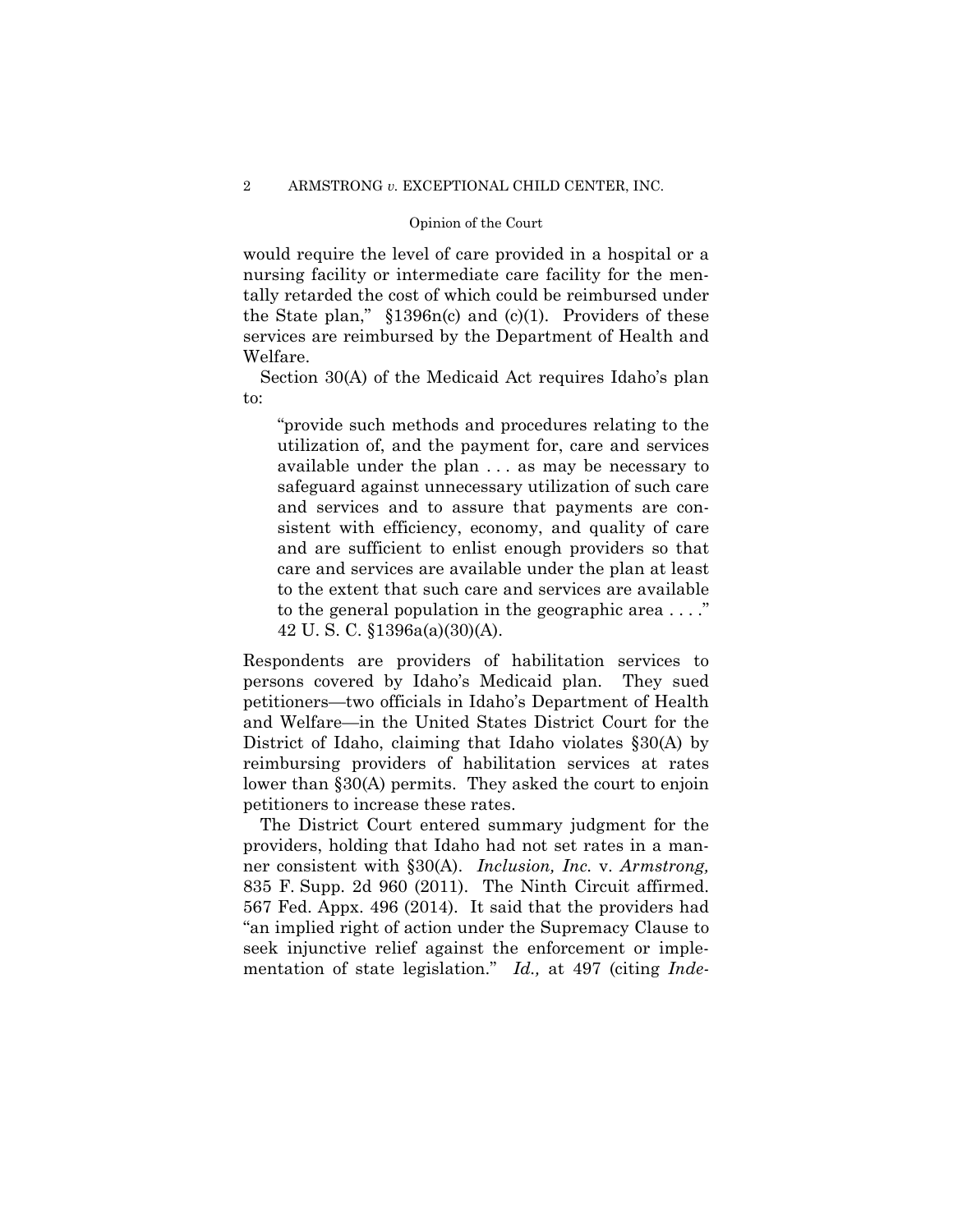*pendent Living Center of Southern Cal.* v. *Shewry*, 543 F. 3d 1050, 1065 (CA9 2008)). We granted certiorari. 573  $U.S.$  (2014).

The Supremacy Clause, Art. VI, cl. 2, reads:

 "This Constitution, and the Laws of the United States which shall be made in Pursuance thereof; and all Treaties made, or which shall be made, under the Authority of the United States, shall be the supreme Law of the Land; and the Judges in every State shall be bound thereby, any Thing in the Constitution or Laws of any State to the Contrary notwithstanding."

It is apparent that this Clause creates a rule of decision: Courts "shall" regard the "Constitution," and all laws "made in Pursuance thereof," as "the supreme Law of the Land." They must not give effect to state laws that conflict with federal laws. *Gibbons* v. *Ogden*, 9 Wheat. 1, 210 (1824). It is equally apparent that the Supremacy Clause is not the "'source of any federal rights,'" *Golden State Transit Corp.* v. *Los Angeles*, 493 U. S. 103, 107 (1989) (quoting *Chapman* v. *Houston Welfare Rights Organization*, 441 U. S. 600, 613 (1979)), and certainly does not create a cause of action. It instructs courts what to do when state and federal law clash, but is silent regarding who may enforce federal laws in court, and in what circumstances they may do so.

 Hamilton wrote that the Supremacy Clause "only declares a truth, which flows immediately and necessarily from the institution of a Federal Government." The Federalist No. 33, p. 207 (J. Cooke ed. 1961). And Story described the Clause as "a positive affirmance of that, which is necessarily implied." 3 Commentaries on the Constitution of the United States §1831, p. 693 (1833). These descriptions would have been grossly inapt if the Clause

II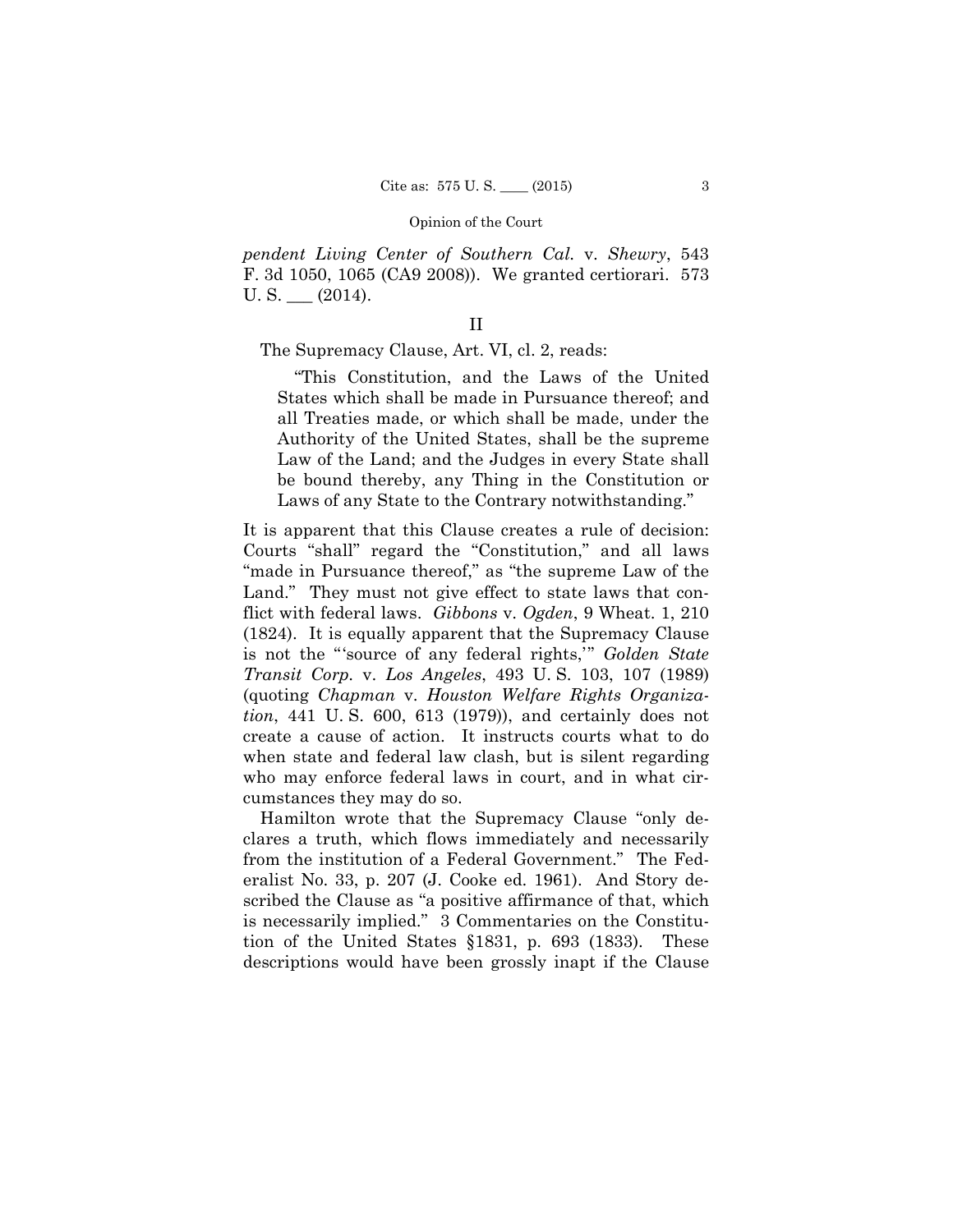were understood to give affected parties a constitutional (and hence congressionally unalterable) right to enforce federal laws against the States*.* And had it been understood to provide such significant private rights against the States, one would expect to find that mentioned in the preratification historical record, which contained ample discussion of the Supremacy Clause by both supporters and opponents of ratification. See C. Drahozal, The Supremacy Clause: A Reference Guide to the United States Constitution 25 (2004); The Federalist No. 44, at 306 (J. Madison). We are aware of no such mention, and respondents have not provided any. Its conspicuous absence militates strongly against their position.

Additionally, it is important to read the Supremacy Clause in the context of the Constitution as a whole. Article I vests Congress with broad discretion over the manner of implementing its enumerated powers, giving it authority to "make all Laws which shall be necessary and proper for carrying [them] into Execution." Art. I, §8. We have said that this confers upon the Legislature "that discretion, with respect to the means by which the powers [the Constitution] confers are to be carried into execution, which will enable that body to perform the high duties assigned to it," *McCulloch* v. *Maryland*, 4 Wheat. 316, 421 (1819). It is unlikely that the Constitution gave Congress such broad discretion with regard to the enactment of laws, while simultaneously limiting Congress's power over the manner of their implementation, making it impossible to leave the enforcement of federal law to federal actors. If the Supremacy Clause includes a private right of action, then the Constitution *requires* Congress to permit the enforcement of its laws by private actors, significantly curtailing its ability to guide the implementation of federal law. It would be strange indeed to give a clause that makes federal law supreme a reading that *limits* Congress's power to enforce that law, by imposing mandatory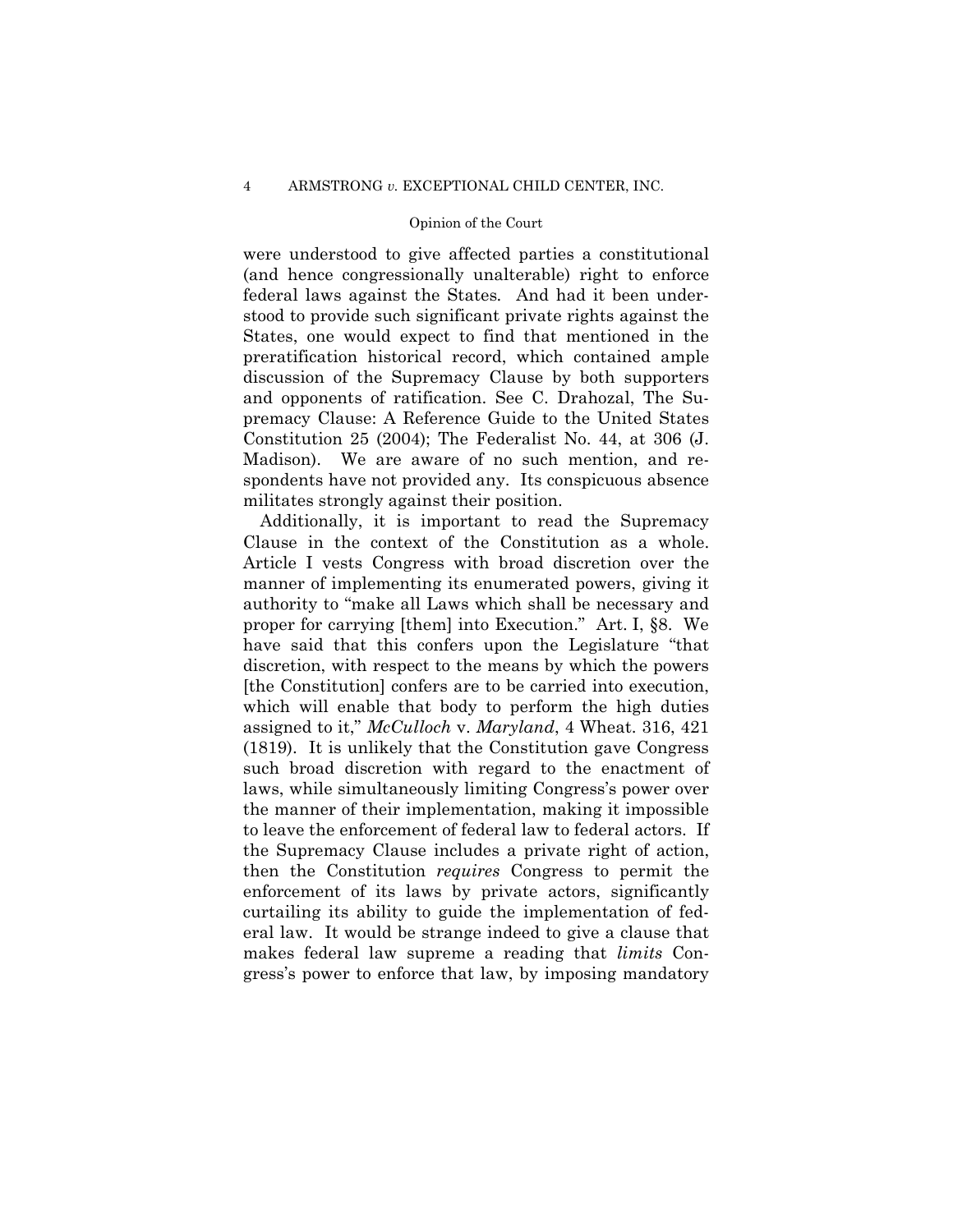private enforcement—a limitation unheard-of with regard to state legislatures.

To say that the Supremacy Clause does not confer a right of action is not to diminish the significant role that courts play in assuring the supremacy of federal law. For once a case or controversy properly comes before a court, judges are bound by federal law. Thus, a court may not convict a criminal defendant of violating a state law that federal law prohibits. See, *e.g., Pennsylvania* v. *Nelson*, 350 U. S. 497, 499, 509 (1956). Similarly, a court may not hold a civil defendant liable under state law for conduct federal law requires. See, *e.g., Mutual Pharmaceutical Co.*  v. *Bartlett*, 570 U. S. \_\_\_, \_\_\_–\_\_\_ (2013) (slip op., at 13– 14). And, as we have long recognized, if an individual claims federal law immunizes him from state regulation, the court may issue an injunction upon finding the state regulatory actions preempted. *Ex parte Young*, 209 U. S. 123, 155–156 (1908).

Respondents contend that our preemption jurisprudence—specifically, the fact that we have regularly considered whether to enjoin the enforcement of state laws that are alleged to violate federal law—demonstrates that the Supremacy Clause creates a cause of action for its violation. They are incorrect. It is true enough that we have long held that federal courts may in some circumstances grant injunctive relief against state officers who are violating, or planning to violate, federal law. See, *e.g., Osborn* v. *Bank of United States,* 9 Wheat. 738, 838–839, 844 (1824); *Ex parte Young*, *supra*, at 150–151 (citing *Davis* v. *Gray*, 16 Wall. 203, 220 (1873)). But that has been true not only with respect to violations of federal law by state officials, but also with respect to violations of federal law by federal officials. See *American School of Magnetic Healing* v. *McAnnulty*, 187 U. S. 94, 110 (1902); see generally L. Jaffe, Judicial Control of Administrative Action 152–196 (1965). Thus, the Supremacy Clause need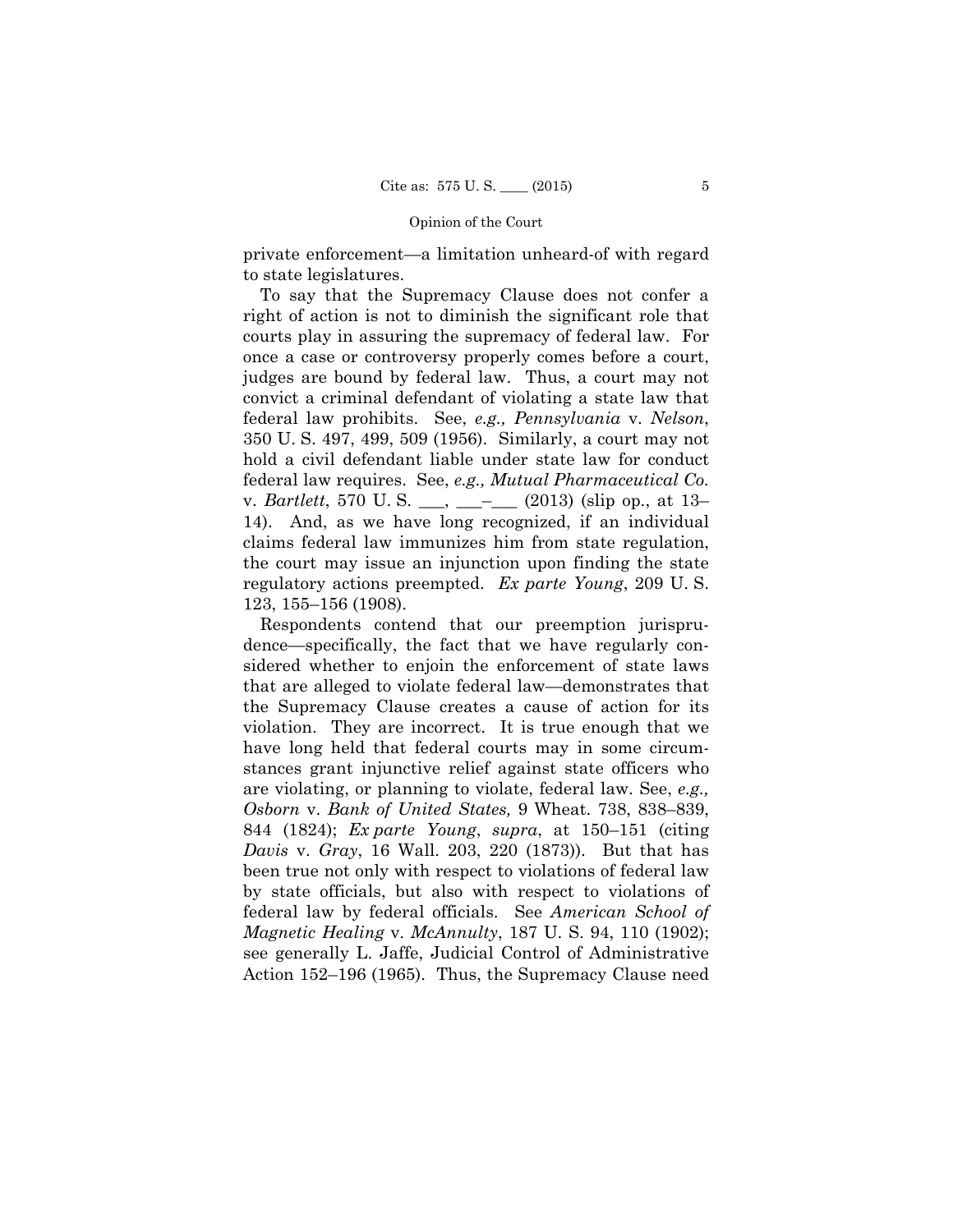not be (and in light of our textual analysis above, cannot be) the explanation. What our cases demonstrate is that, "in a proper case, relief may be given in a court of equity . . . to prevent an injurious act by a public officer." *Carroll*  v. *Safford*, 3 How. 441, 463 (1845).

The ability to sue to enjoin unconstitutional actions by state and federal officers is the creation of courts of equity, and reflects a long history of judicial review of illegal executive action, tracing back to England. See Jaffe & Henderson, Judicial Review and the Rule of Law: Historical Origins, 72 L. Q. Rev. 345 (1956). It is a judge-made remedy, and we have never held or even suggested that, in its application to state officers, it rests upon an implied right of action contained in the Supremacy Clause. That is because, as even the dissent implicitly acknowledges, *post*, at 4 (opinion of SOTOMAYOR, J.) it does not. The Ninth Circuit erred in holding otherwise.

### III

## A

We turn next to respondents' contention that, quite apart from any cause of action conferred by the Supremacy Clause, this suit can proceed against Idaho in equity.

The power of federal courts of equity to enjoin unlawful executive action is subject to express and implied statutory limitations. See, *e.g., Seminole Tribe of Fla.* v. *Florida*, 517 U. S. 44, 74 (1996). "'Courts of equity can no more disregard statutory and constitutional requirements and provisions than can courts of law.'" *INS* v. *Pangilinan*, 486 U. S. 875, 883 (1988) (quoting *Hedges* v. *Dixon County*, 150 U. S. 182, 192 (1893); brackets omitted). In our view the Medicaid Act implicitly precludes private enforcement of §30(A), and respondents cannot, by invoking our equitable powers, circumvent Congress's exclusion of private enforcement. See *Douglas* v. *Independent Living Center of Southern Cal., Inc., 565 U.S.* \_\_\_, \_\_\_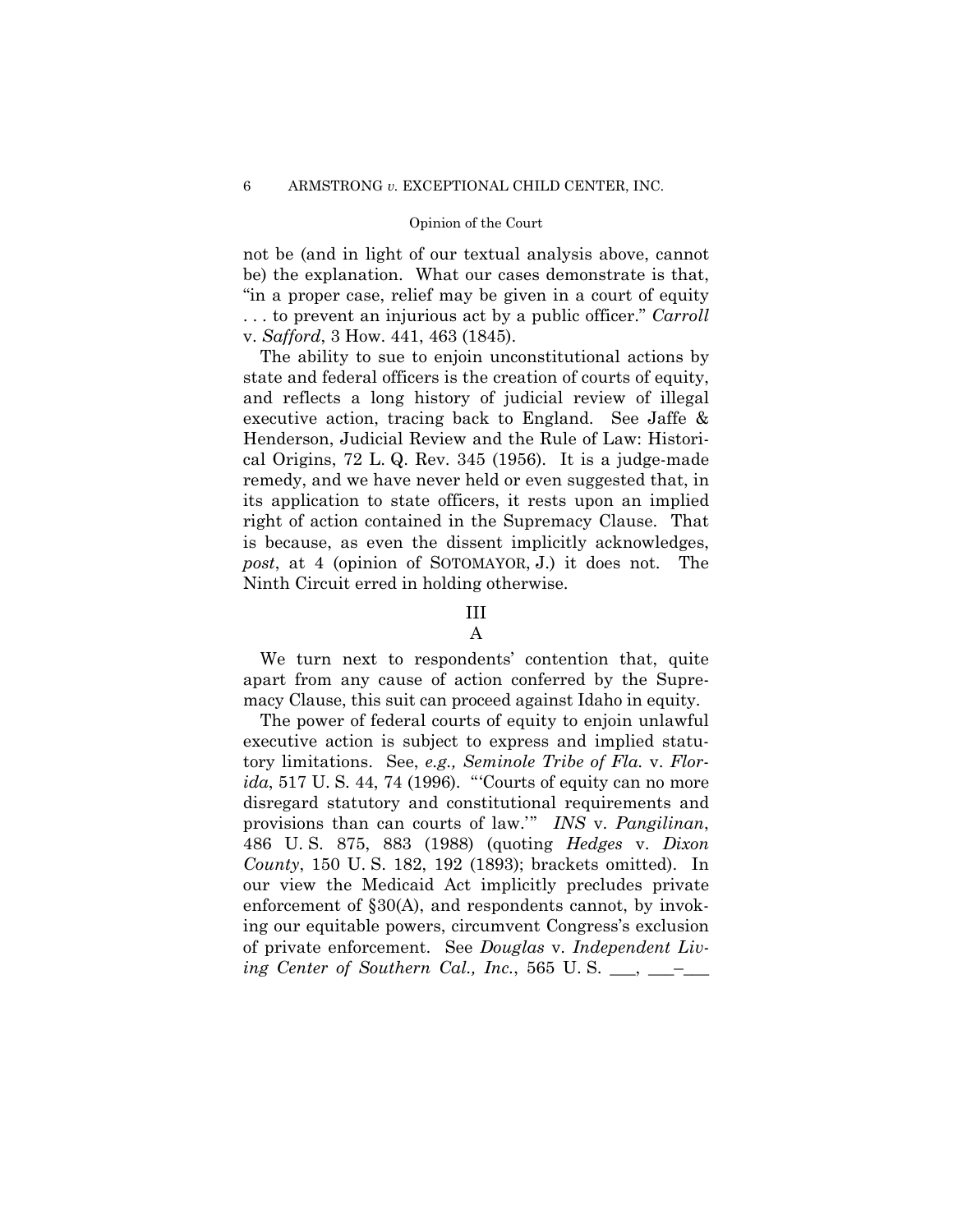(2012) (ROBERTS, C. J., dissenting) (slip op., at 4–5).

Two aspects of §30(A) establish Congress's "intent to foreclose" equitable relief. *Verizon Md. Inc.* v. *Public Serv. Comm'n of Md.*, 535 U. S. 635, 647 (2002). First, the sole remedy Congress provided for a State's failure to comply with Medicaid's requirements—for the State's "breach" of the Spending Clause contract—is the withholding of Medicaid funds by the Secretary of Health and Human Services. 42 U. S. C. §1396c. As we have elsewhere explained, the "express provision of one method of enforcing a substantive rule suggests that Congress intended to preclude others." *Alexander* v. *Sandoval*, 532 U. S. 275, 290 (2001).

 (slip op., at 7–8, n. 3). But it does so when combined with The provision for the Secretary's enforcement by withholding funds might not, *by itself*, preclude the availability of equitable relief. See *Virginia Office for Protection and Advocacy* v. *Stewart*, 563 U. S. 247, \_\_\_–\_\_\_, n. 3 (2011) the judicially unadministrable nature of §30(A)'s text. It is difficult to imagine a requirement broader and less specific than §30(A)'s mandate that state plans provide for payments that are "consistent with efficiency, economy, and quality of care," all the while "safeguard[ing] against unnecessary utilization of . . . care and services." Explicitly conferring enforcement of this judgment-laden standard upon the Secretary alone establishes, we think, that Congress "wanted to make the agency remedy that it provided exclusive," thereby achieving "the expertise, uniformity, widespread consultation, and resulting administrative guidance that can accompany agency decisionmaking," and avoiding "the comparative risk of inconsistent interpretations and misincentives that can arise out of an occasional inappropriate application of the statute in a private action." *Gonzaga Univ.* v. *Doe*, 536 U. S. 273, 292 (2002) (BREYER, J., concurring in judgment). The sheer complexity associated with enforcing §30(A), coupled with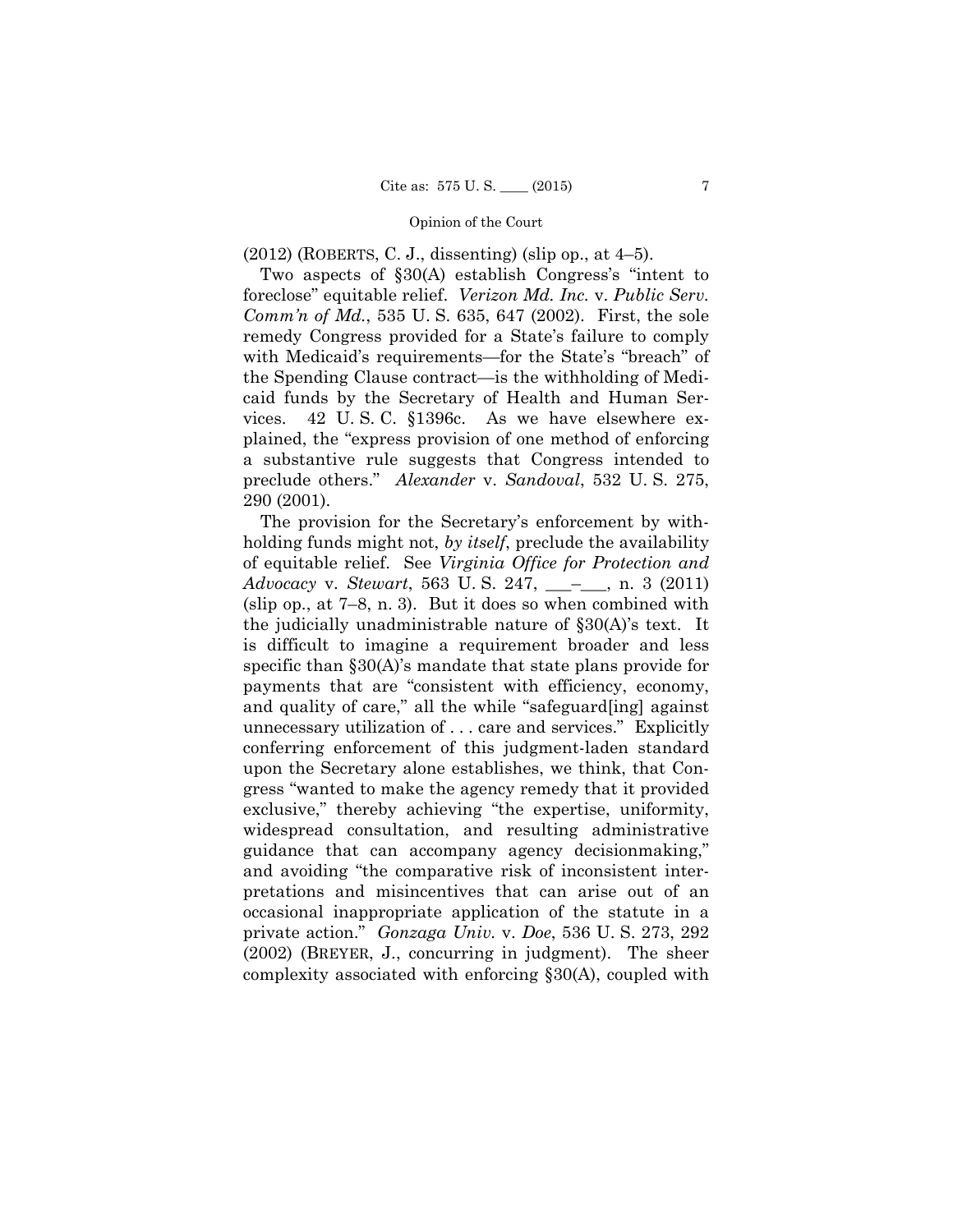the express provision of an administrative remedy, §1396c, shows that the Medicaid Act precludes private enforcement of §30(A) in the courts.

## B

The dissent agrees with us that the Supremacy Clause does not provide an implied right of action, and that Congress may displace the equitable relief that is traditionally available to enforce federal law. It disagrees only with our conclusion that such displacement has occurred here.

 *affirmatively* manifests a contrary intent." *Post,* at 4 The dissent insists that, "because Congress is undoubtedly aware of the federal courts' long-established practice of enjoining preempted state action, it should generally be presumed to contemplate such enforcement unless it (emphasis added). But a "long-established practice" does not justify a rule that denies statutory text its fairest reading. Section 30(A), fairly read in the context of the Medicaid Act, "display[s] a[n] intent to foreclose" the availability of equitable relief. *Verizon*, *supra*, at 647. We have no warrant to revise Congress's scheme simply because it did not "affirmatively" preclude the availability of a judge-made action at equity. See *Seminole Tribe*, *supra,* at 75 (inferring, in the absence of an "affirmative" statement by Congress, that equitable relief was unavailable).

Equally unavailing is the dissent's reliance on §30(A)'s history. Section 30(A) was amended, on December 19, 1989, to include what the dissent calls the "equal access mandate," *post*, at 9—the requirement that reimbursement rates be "sufficient to enlist enough providers so that care and services are available under the plan at least to the extent that such care and services are available to the general population in the geographic area." §6402(a), 103 Stat. 2260. There existed at the time another provision, known as the "Boren Amendment," that likewise imposed broad requirements on state Medicaid plans. 42 U. S. C.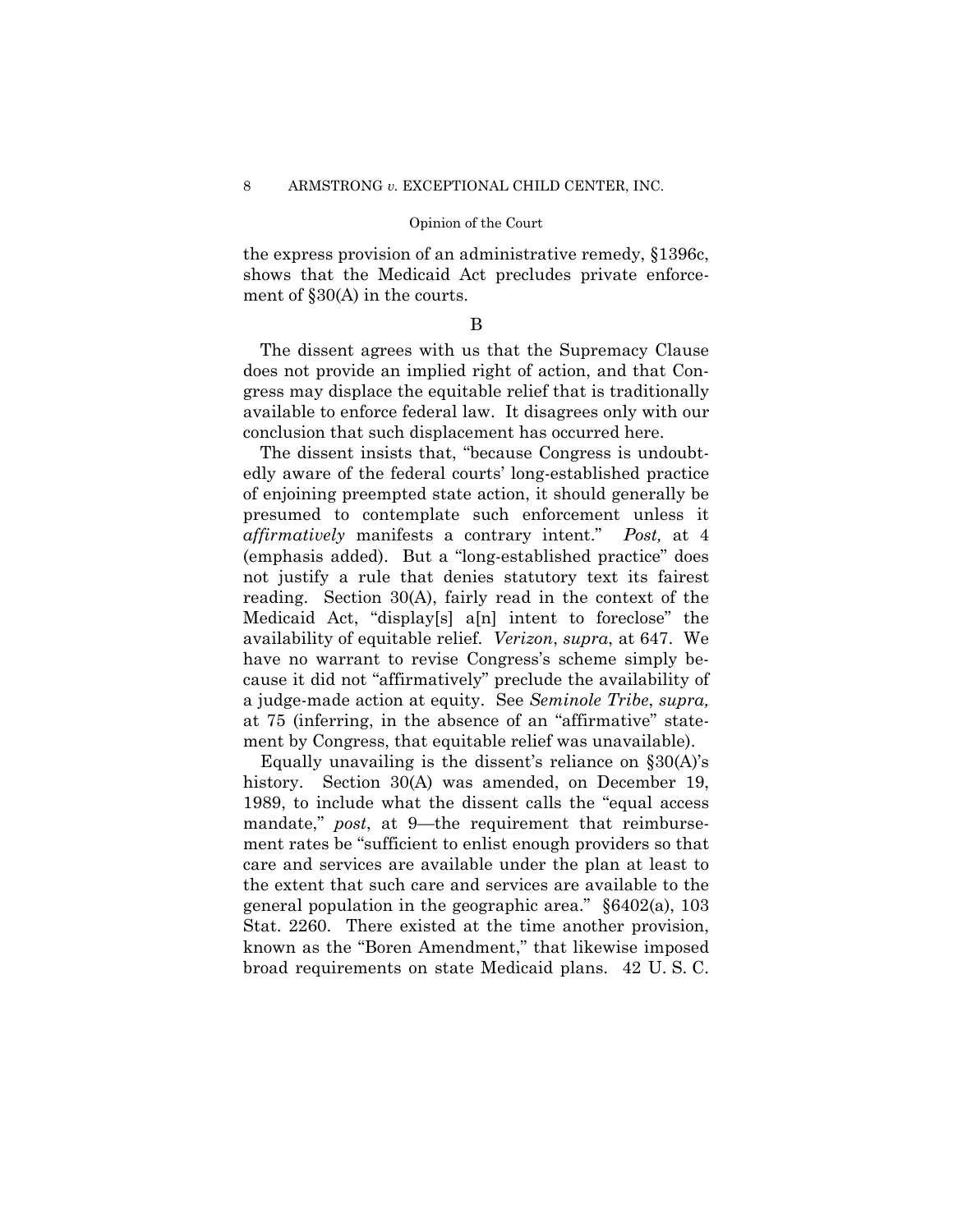$$1396a(a)(13)(A)$  (1982 ed., Supp. V). Lower courts had interpreted the Boren Amendment to be privately enforceable under §1983. From this, the dissent infers that, when Congress amended §30(A), it could not "have failed to anticipate" that §30(A)'s broad language—or at least that of the equal access mandate—would be interpreted as enforceable in a private action. Thus, concludes the dissent, Congress's failure to *expressly* preclude the private enforcement of §30(A) suggests it intended *not to* preclude private enforcement. *Post,* at 10.

This argument appears to rely on the prior-construction canon; the rule that, when "judicial interpretations have settled the meaning of an existing statutory provision, repetition of the same language in a new statute" is presumed to incorporate that interpretation. *Bragdon* v. *Abbott*, 524 U. S. 624, 645 (1998). But that canon has no application here. The language of the two provisions is nowhere near identical; and even if it had been, the question whether the Boren Amendment permitted private actions was far from "settled." When Congress amended §30(A) in 1989, this Court had already granted certiorari to decide, but had not yet decided, whether the Boren Amendment could be enforced through a §1983 suit. See *Baliles* v. *Virginia Hospital Assn.*, 493 U. S. 808 (Oct. 2, 1989) (granting certiorari). Our decision permitting a §1983 action did not issue until June 14, 1990—almost six months after the amendment to §30(A). *Wilder* v. *Virginia Hospital Assn.*, 496 U. S. 498.\* The existence of a granted petition for certiorari demonstrates quite clearly that the

——————

<sup>\*</sup>Respondents do not claim that *Wilder* establishes precedent for a private cause of action in this case. They do not assert a §1983 action, since our later opinions plainly repudiate the ready implication of a §1983 action that *Wilder* exemplified. See *Gonzaga*, *Univ.* v. *Due*, 536 U. S. 273, 283 (2002) (expressly "reject[ing] the notion," implicit in *Wilder*, "that our cases permit anything short of an unambiguously conferred right to support a cause of action brought under §1983").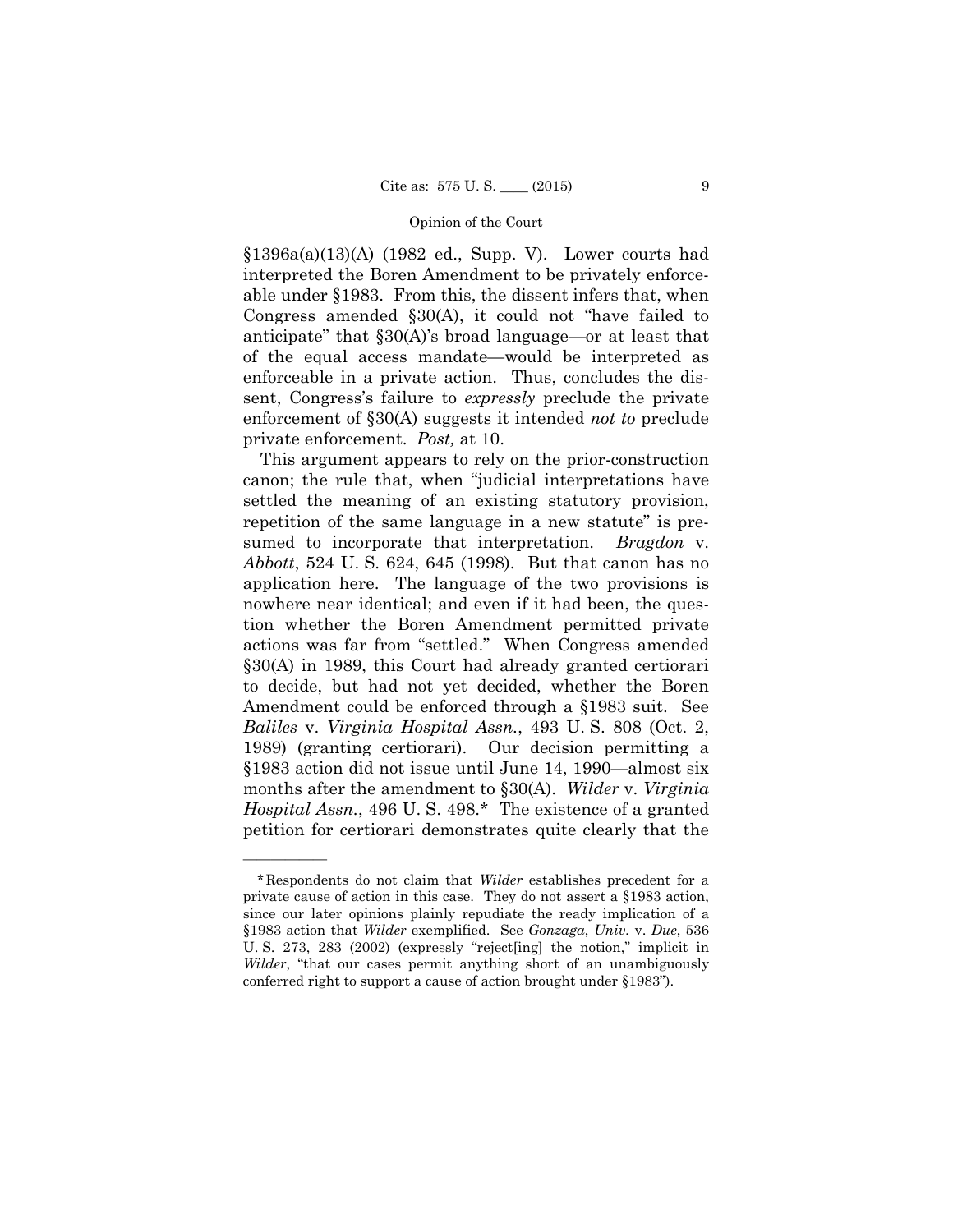#### Opinion of SCALIA, J.

question whether the Boren Amendment could be privately enforced was *un*settled at the time of §30(A)'s 1989 amendment—so that if Congress was aware of the parallel (which is highly doubtful) the course that awareness would have prompted (if any) would not have been legislative silence but rather express specification of the availability of private enforcement (if that was what Congress intended).

Finally, the dissent speaks as though we leave these plaintiffs with no resort. That is not the case. Their relief must be sought initially through the Secretary rather than through the courts. The dissent's complaint that the sanction available to the Secretary (the cut-off of funding) is too massive to be a realistic source of relief seems to us mistaken. We doubt that the Secretary's notice to a State that its compensation scheme is inadequate will be ignored.

#### IV

The last possible source of a cause of action for respondents is the Medicaid Act itself. They do not claim that, and rightly so. Section 30(A) lacks the sort of rightscreating language needed to imply a private right of action. *Sandoval*, *supra* at 286–287. It is phrased as a directive to the federal agency charged with approving state Medicaid plans, not as a conferral of the right to sue upon the beneficiaries of the State's decision to participate in Medicaid. The Act says that the "Secretary shall approve any plan which fulfills the conditions specified in subsection (a)," the subsection that includes  $\S 30(A)$ . 42 U. S. C. §1396a(b). We have held that such language "reveals no congressional intent to create a private right of action." *Sandoval*, *supra* at 289; see also *Universities Research Assn., Inc.* v. *Coutu*, 450 U. S. 754, 772 (1981). And again, the explicitly conferred means of enforcing compliance with §30(A) by the Secretary's withholding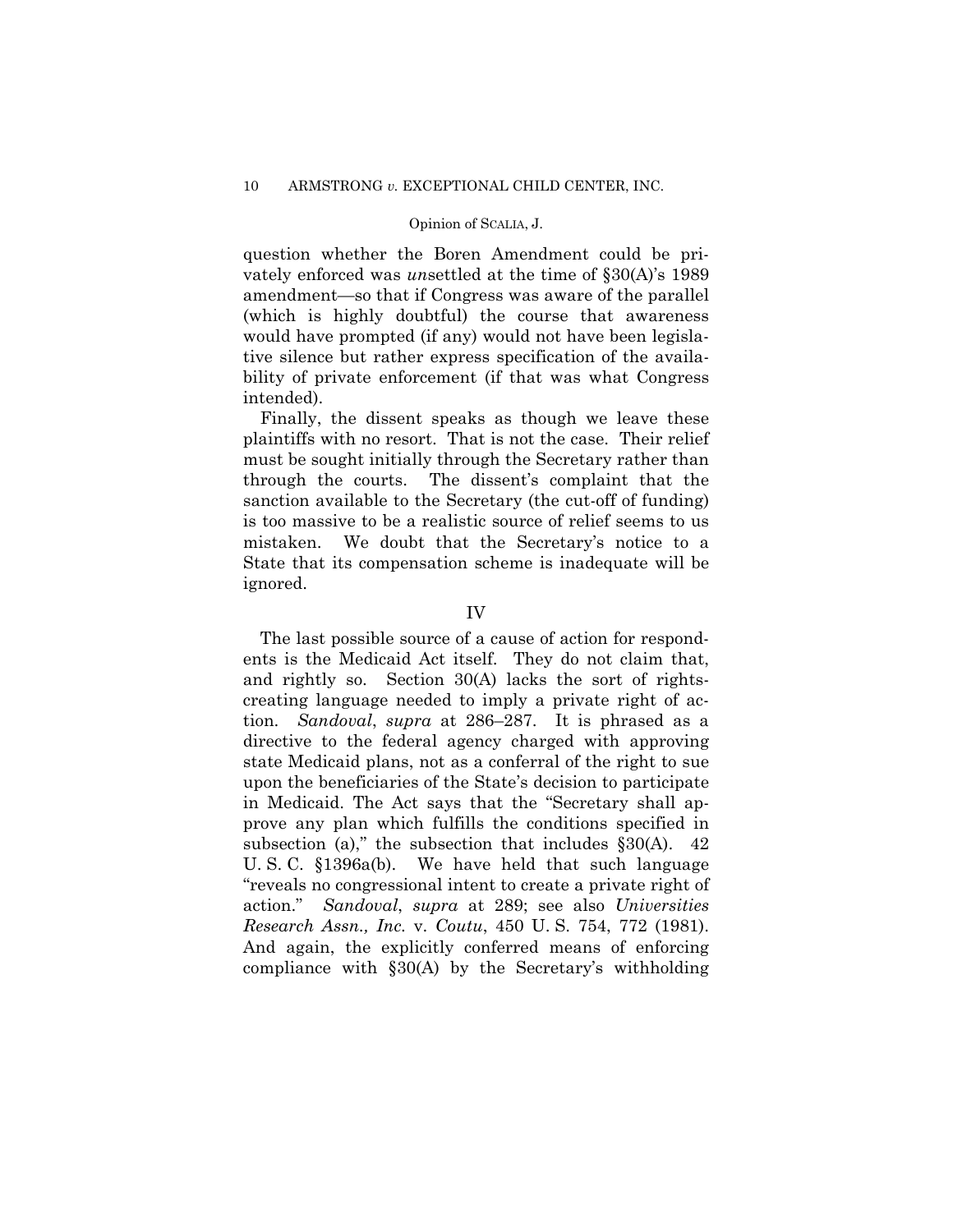#### Opinion of SCALIA, J.

funding, §1396c, suggests that other means of enforcement are precluded, *Sandoval*, *supra,* at 290.

 2013). We doubt, to begin with, that providers are intended Spending Clause legislation like Medicaid "is much in the nature of a contract." *Pennhurst State School and Hospital* v. *Halderman*, 451 U. S. 1, 17 (1981). The notion that respondents have a right to sue derives, perhaps, from the fact that they are beneficiaries of the federalstate Medicaid agreement, and that intended beneficiaries, in modern times at least, can sue to enforce the obligations of private contracting parties. See 13 R. Lord, Williston on Contracts §§37:12–37.13, pp. 123–135 (4th ed. beneficiaries (as opposed to mere incidental beneficiaries) of the Medicaid agreement, which was concluded for the benefit of the infirm whom the providers were to serve, rather than for the benefit of the providers themselves. See *Pharmaceutical Research and Mfrs. of America* v. *Walsh*, 538 U. S. 644, 683 (2003) (THOMAS, J., concurring in judgment). More fundamentally, however, the modern jurisprudence permitting intended beneficiaries to sue does not generally apply to contracts between a private party and the government, *Astra USA, Inc.* v. *Santa Clara County*, 563 U. S.  $\_\_\_\_\_\_\_\_\_$  (2011) (slip op., at 6); see Williston, *supra*, at §§37:35–37:36, at 256–271; 9 J. Murray, Corbin on Contracts §45.6, p. 92 (rev. ed. 2007)—much less to contracts between two governments. Our precedents establish that a private right of action under federal law is not created by mere implication, but must be "unambiguously conferred," *Gonzaga*, 536 U. S., at 283. Nothing in the Medicaid Act suggests that Congress meant to change that for the commitments made under  $§30(A).$ 

\* \* \*

The judgment of the Ninth Circuit Court of Appeals is reversed.

*It is so ordered.*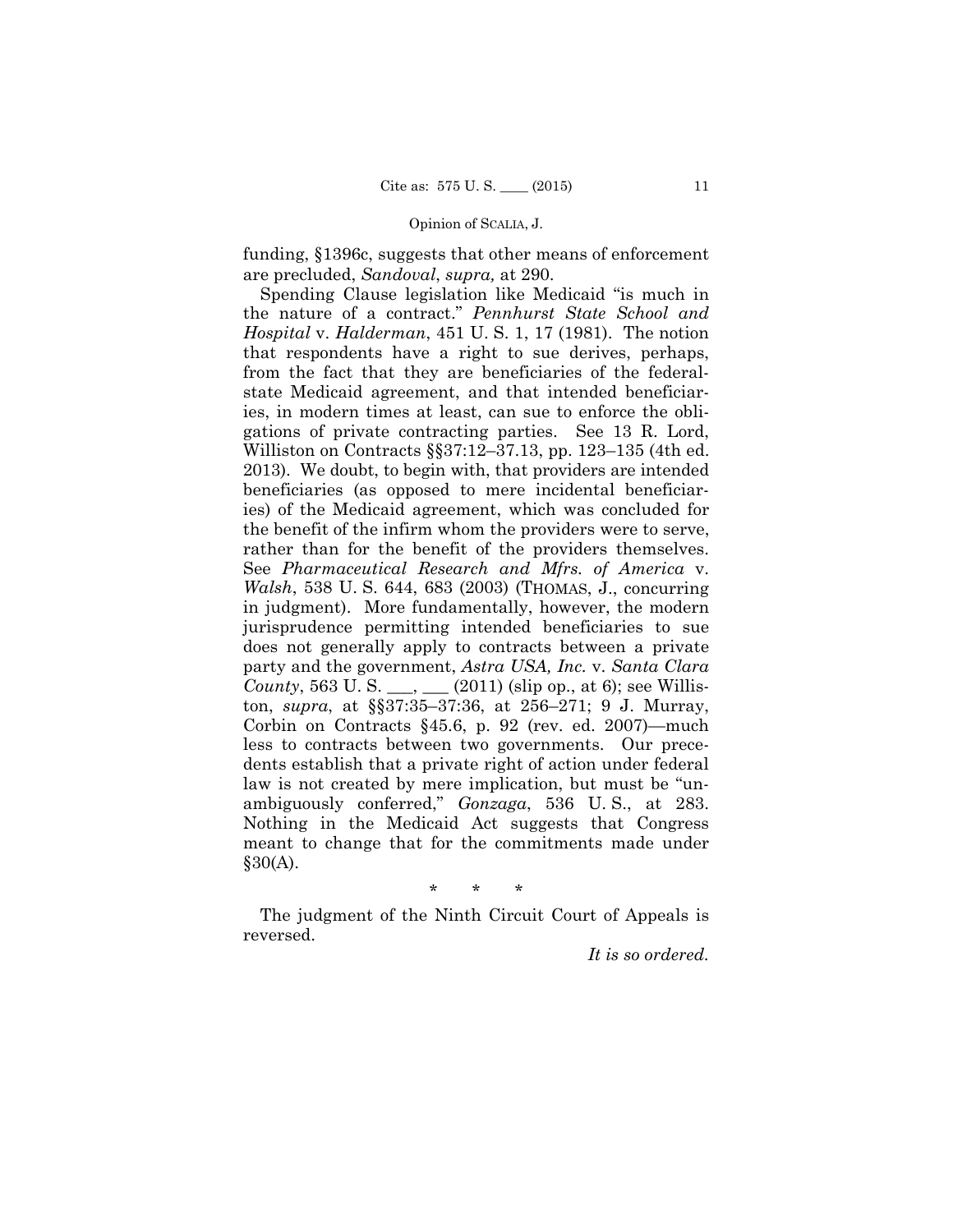### $\frac{1}{2}$  ,  $\frac{1}{2}$  ,  $\frac{1}{2}$  ,  $\frac{1}{2}$  ,  $\frac{1}{2}$  ,  $\frac{1}{2}$  ,  $\frac{1}{2}$ **SUPREME COURT OF THE UNITED STATES**

#### $\frac{1}{2}$  ,  $\frac{1}{2}$  ,  $\frac{1}{2}$  ,  $\frac{1}{2}$  ,  $\frac{1}{2}$  ,  $\frac{1}{2}$ No. 14–15

## RICHARD ARMSTRONG, ET AL., PETITIONERS *v.* EXCEPTIONAL CHILD CENTER, INC., ET AL.

## ON WRIT OF CERTIORARI TO THE UNITED STATES COURT OF APPEALS FOR THE NINTH CIRCUIT

[March 31, 2015]

 JUSTICE BREYER, concurring in part and concurring in the judgment.

I join Parts I, II, and III of the Court's opinion.

Like all other Members of the Court, I would not characterize the question before us in terms of a Supremacy Clause "cause of action." Rather, I would ask whether "federal courts may in [these] circumstances grant injunctive relief against state officers who are violating, or planning to violate, federal law." *Ante,* at 5; *post,* at 4 (SOTOMAYOR, J., dissenting). I believe the answer to this question is no.

That answer does not follow from the application of a simple, fixed legal formula separating federal statutes that may underlie this kind of injunctive action from those that may not. "[T]he statute books are too many, the laws too diverse, and their purposes too complex, for any single legal formula to offer" courts "more than general guidance." *Gonzaga Univ.* v. *Doe*, 536 U. S. 273, 291 (2012) (BREYER, J., concurring in judgment). Rather, I believe that several characteristics of the federal statute before us, when taken together, make clear that Congress intended to foreclose respondents from bringing this particular action for injunctive relief.

For one thing, as the majority points out, §30(A) of the Medicaid Act, 42 U.S.C.  $$1396a(a)(30)(A)$ , sets forth a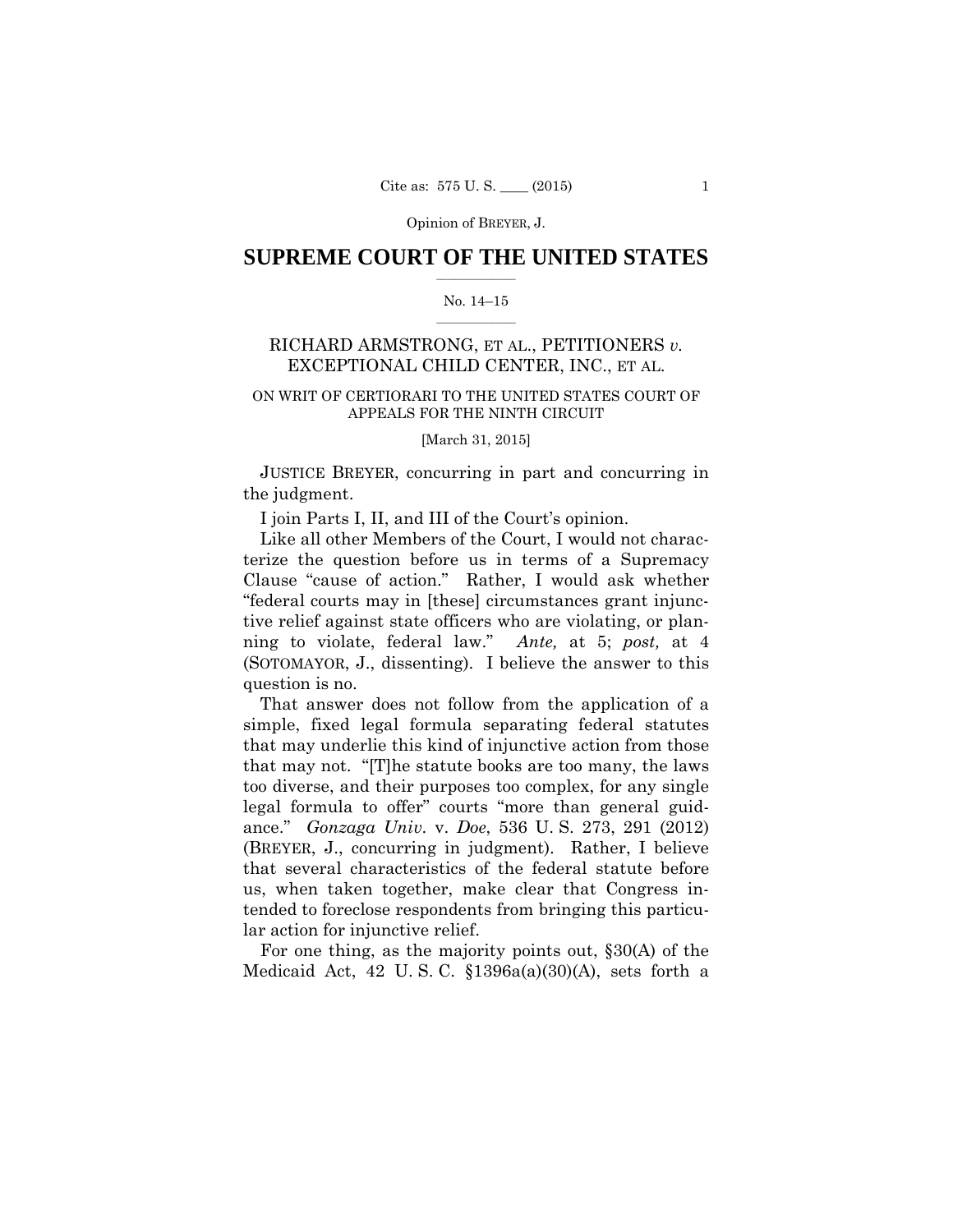federal mandate that is broad and nonspecific. See *ante,*  at 7. But, more than that, §30(A) applies its broad standards to the setting of rates. The history of ratemaking demonstrates that administrative agencies are far better suited to this task than judges. More than a century ago, Congress created the Interstate Commerce Commission, the first great federal regulatory rate-setting agency, and endowed it with authority to set "reasonable" railroad rates. Ch. 104, 24 Stat. 379 (1887). It did so in part because judicial efforts to maintain reasonable rate levels had proved inadequate. See I. Sharfman, Railway Regulation: An Analysis of the Underlying Problems in Railway Economics from the Standpoint of Government Regulation 43–44 (1915).

Reading §30(A) underscores the complexity and nonjudicial nature of the rate-setting task. That provision requires State Medicaid plans to "assure that payments are consistent with efficiency, economy, and quality of care and are sufficient to enlist enough providers" to assure "care and services" equivalent to that "available to the general population in the geographic area." §1396a(a) (30)(A). The methods that a state agency, such as Idaho's Department of Health and Welfare, uses to make this kind of determination may involve subsidiary determinations of, for example, the actual cost of providing quality services, including personnel and total operating expenses; changes in public expectations with respect to delivery of services; inflation; a comparison of rates paid in neighboring States for comparable services; and a comparison of any rates paid for comparable services in other public or private capacities. See App. to Reply to Brief in Opposition 16; Idaho Code Ann. §56–118 (2012).

 doctors, serving over 69 million patients across the Nation. At the same time, §30(A) applies broadly, covering reimbursements provided to approximately 1.36 million See Dept. of Health and Human Servs., Office of Inspector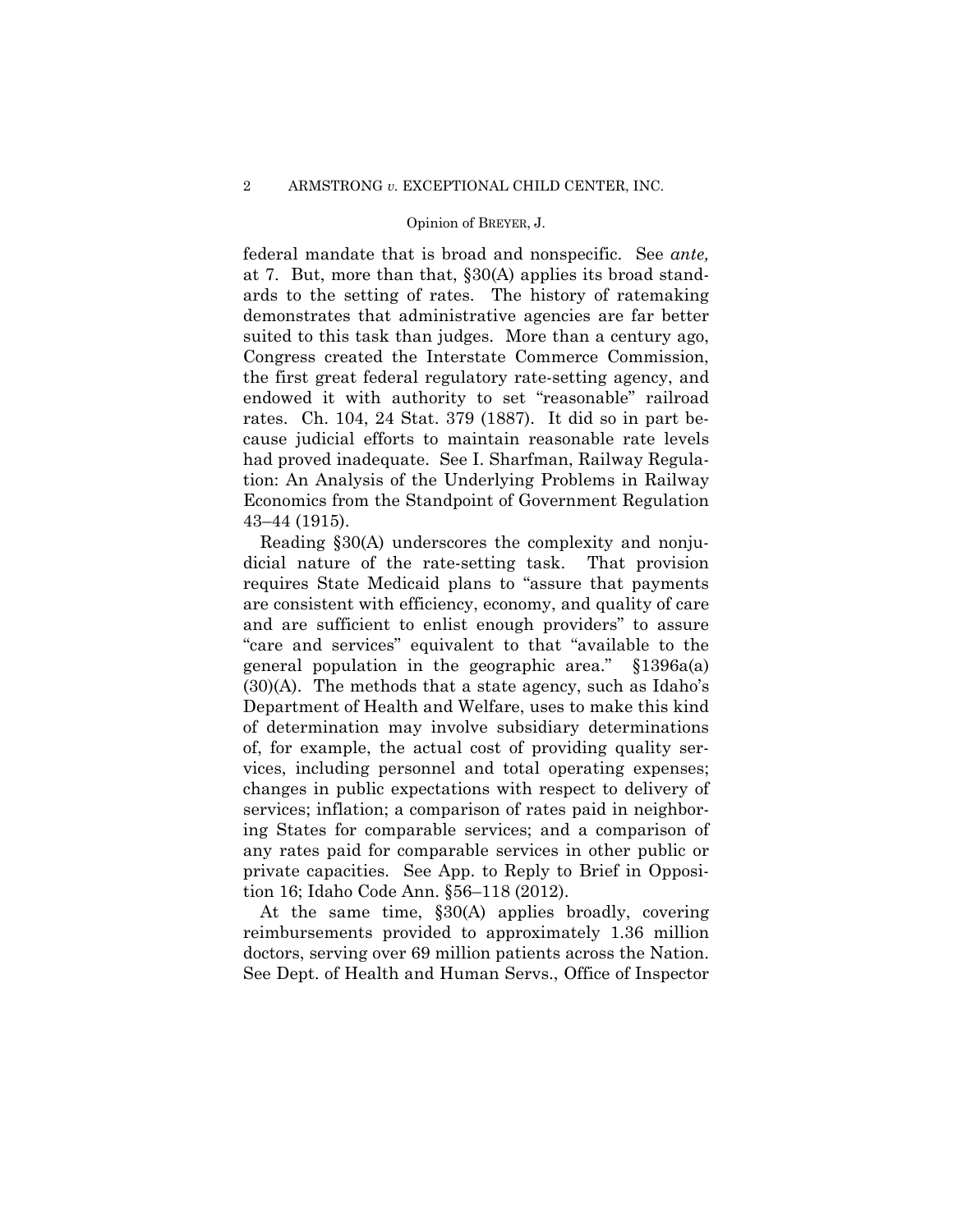General, Access to Care: Provider Availability in Medicaid Managed Care 1, 5 (Dec. 2014). And States engage in time-consuming efforts to obtain public input on proposed plan amendments. See, *e.g.,* Kansas Medicaid: Design and Implementation of a Public Input and Stakeholder Consult Process (Sept. 16, 2011) (prepared by Deloitte Consulting, LLP) (describing public input on Kansas' proposed Medicaid amendments).

I recognize that federal courts have long become accustomed to reviewing for reasonableness or constitutionality the rate-setting determinations made by agencies. See 5 U. S. C. §706; *FPC* v. *Hope Natural Gas Co.*, 320 U. S. 591, 602–606 (1944). But this is not such an action. Instead, the lower courts here, relying on the rate-setting standard articulated in *Orthopaedic Hospital* v. *Belshe*, 103 F. 3d 1491 (CA9 1997), required the State to set rates that "approximate the cost of quality care provided efficiently and economically." *Id.,* at 1496. See *Inclusion, Inc.* v. *Armstrong*, 835 F. Supp. 2d 960, 963–964 (Idaho 2011), aff'd, 567 Fed. Appx. 496 (CA9 2014). To find in the law a basis for courts to engage in such direct rate-setting could set a precedent for allowing other similar actions, potentially resulting in rates set by federal judges (of whom there are several hundred) outside the ordinary channel of federal judicial review of agency decisionmaking. The consequence, I fear, would be increased litigation, inconsistent results, and disorderly administration of highly complex federal programs that demand public consultation, administrative guidance and coherence for their success. I do not believe Congress intended to allow a statute-based injunctive action that poses such risks (and that has the other features I mention).

I recognize that courts might in particular instances be able to resolve rate-related requests for injunctive relief quite easily. But I see no easy way to separate in advance the potentially simple sheep from the more harmful rate-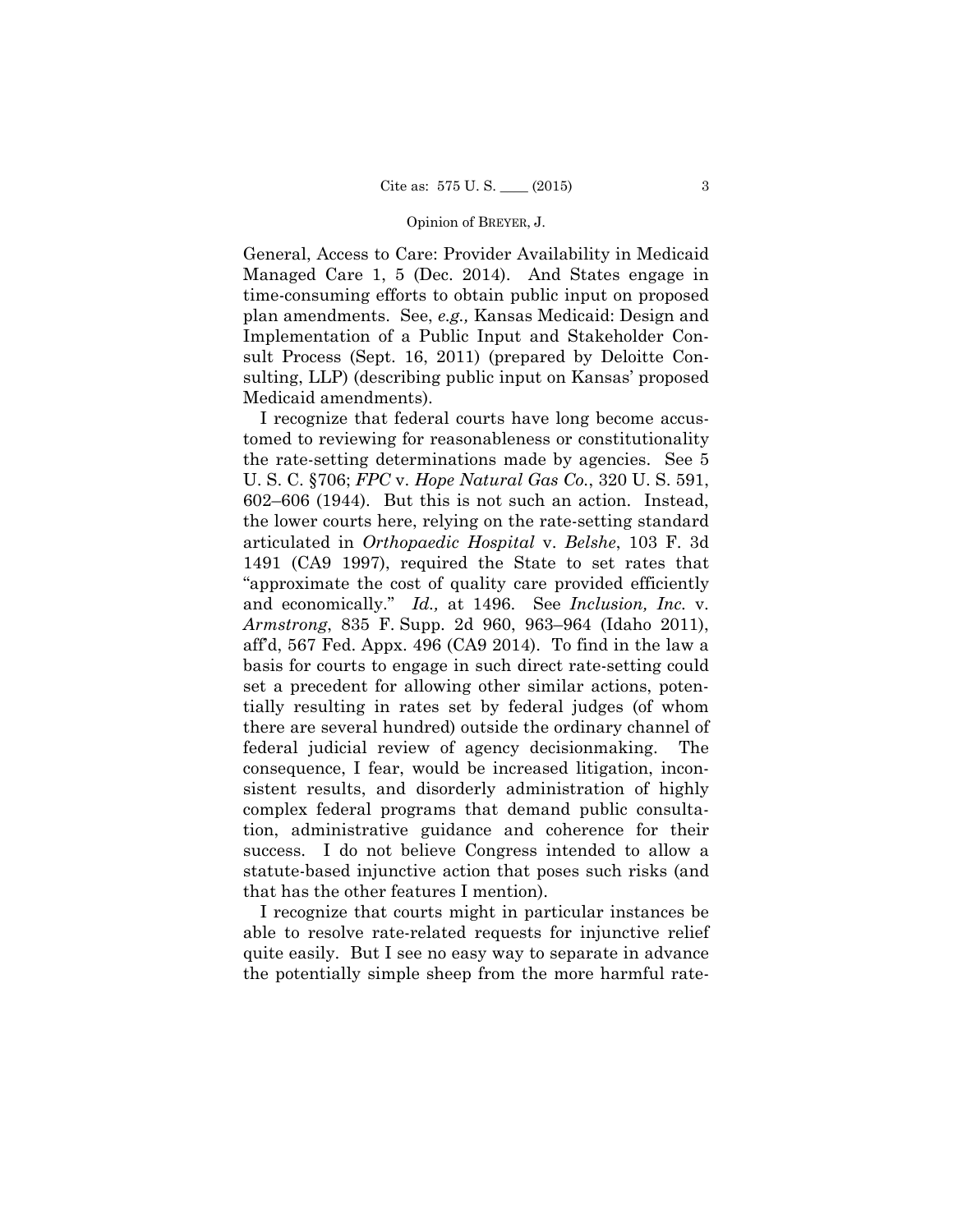making goats. In any event, this case, I fear, belongs in the latter category. See *Belshe*, *supra,* at 1496. Compare Brief for Respondents 2, n. 1 (claiming that respondents seek only to enforce federally approved methodology), with Brief for United States as *Amicus Curiae* 5, n. 2 (the relevant methodology has not been approved). See also Idaho Code Ann. §56–118 (describing in general terms what appears to be a complex rate-setting methodology, while leaving unclear the extent to which Idaho is bound to use, rather than merely consider, actual provider costs).

For another thing, like the majority, I would ask why, in the complex rate-setting area, other forms of relief are inadequate. If the Secretary of Health and Human Services concludes that a State is failing to follow legally required federal rules, the Secretary can withhold federal funds. See *ante,* at 7 (citing 42 U. S. C. §1396c). If withholding funds does not work, the federal agency may be able to sue a State to compel compliance with federal rules. See Tr. of Oral Arg. 23, 52 (Solicitor General and respondents acknowledging that the Federal Government might be able to sue a State to enjoin it from paying less than what §30(A) requires). Cf., *e.g., Arizona* v. *United States*, 567 U. S. \_\_ (2012) (allowing similar action in another context).

Moreover, why could respondents not ask the federal agency to interpret its rules to respondents' satisfaction, to modify those rules, to promulgate new rules or to enforce old ones? See 5 U. S. C. §553(e). Normally, when such requests are denied, an injured party can seek judicial review of the agency's refusal on the grounds that it is "arbitrary, capricious, an abuse of discretion, or otherwise not in accordance with law." §§702, 706(2)(A). And an injured party can ask the court to "compel agency action unlawfully withheld or unreasonably delayed." §§702, 706(1). See also Tr. of Oral Arg. 15–16 (arguing that providers can bring an action under the Administrative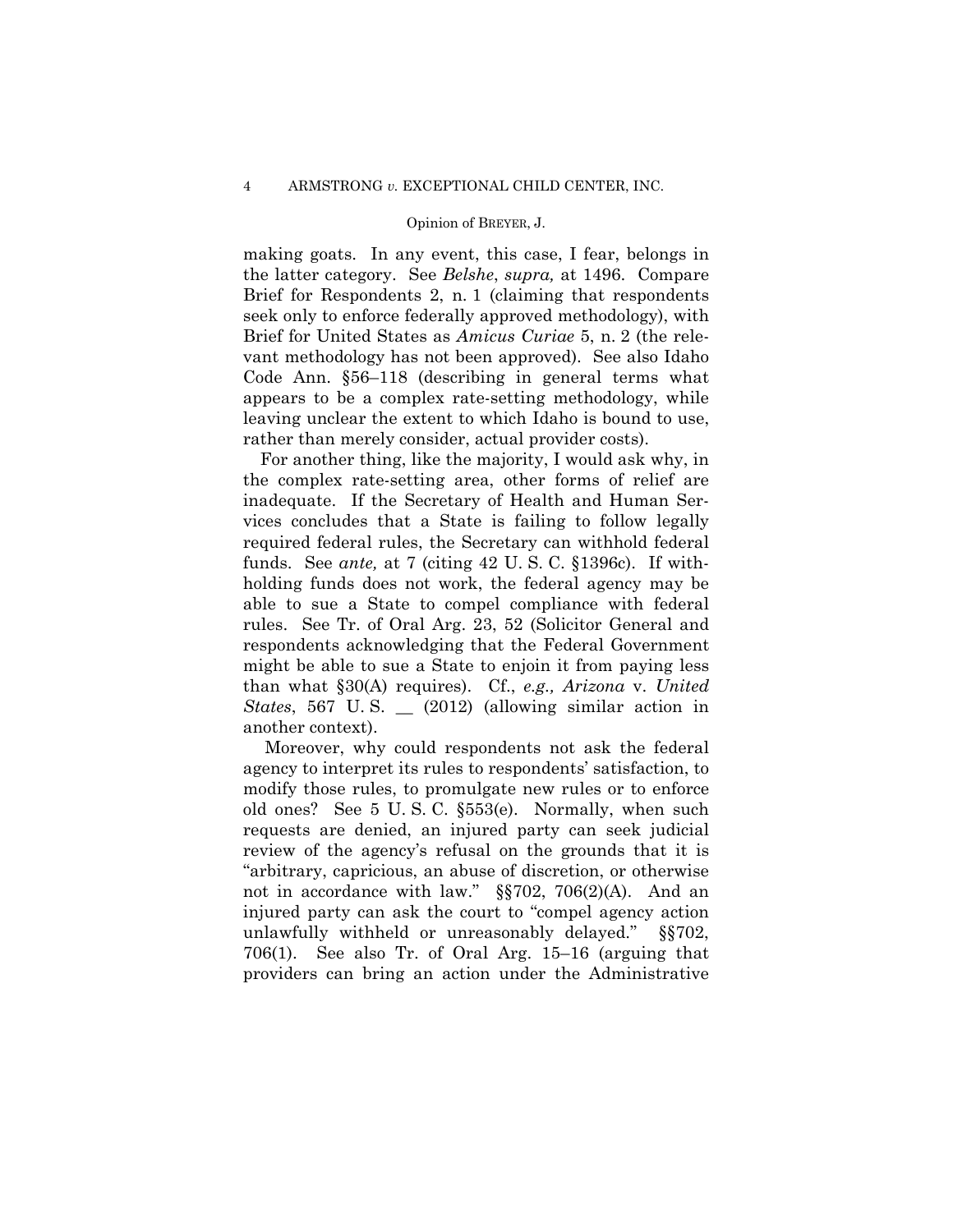Procedure Act (APA) whenever a waiver program is renewed or can seek new agency rulemaking); *Japan Whaling Assn.* v. *American Cetacean Soc.*, 478 U. S. 221, 230, n. 4, 231 (1986) (APA challenge to the Secretary of Commerce's failure to act).

I recognize that the law may give the federal agency broad discretionary authority to decide when and how to exercise or to enforce statutes and rules. See *Massachusetts* v. *EPA*, 549 U. S. 497, 527 (2007). As a result, it may be difficult for respondents to prevail on an APA claim unless it stems from an agency's particularly egregious failure to act. But, if that is so, it is because Congress decided to vest broad discretion in the agency to interpret and to enforce §30(A). I see no reason for this Court to circumvent that congressional determination by allowing this action to proceed.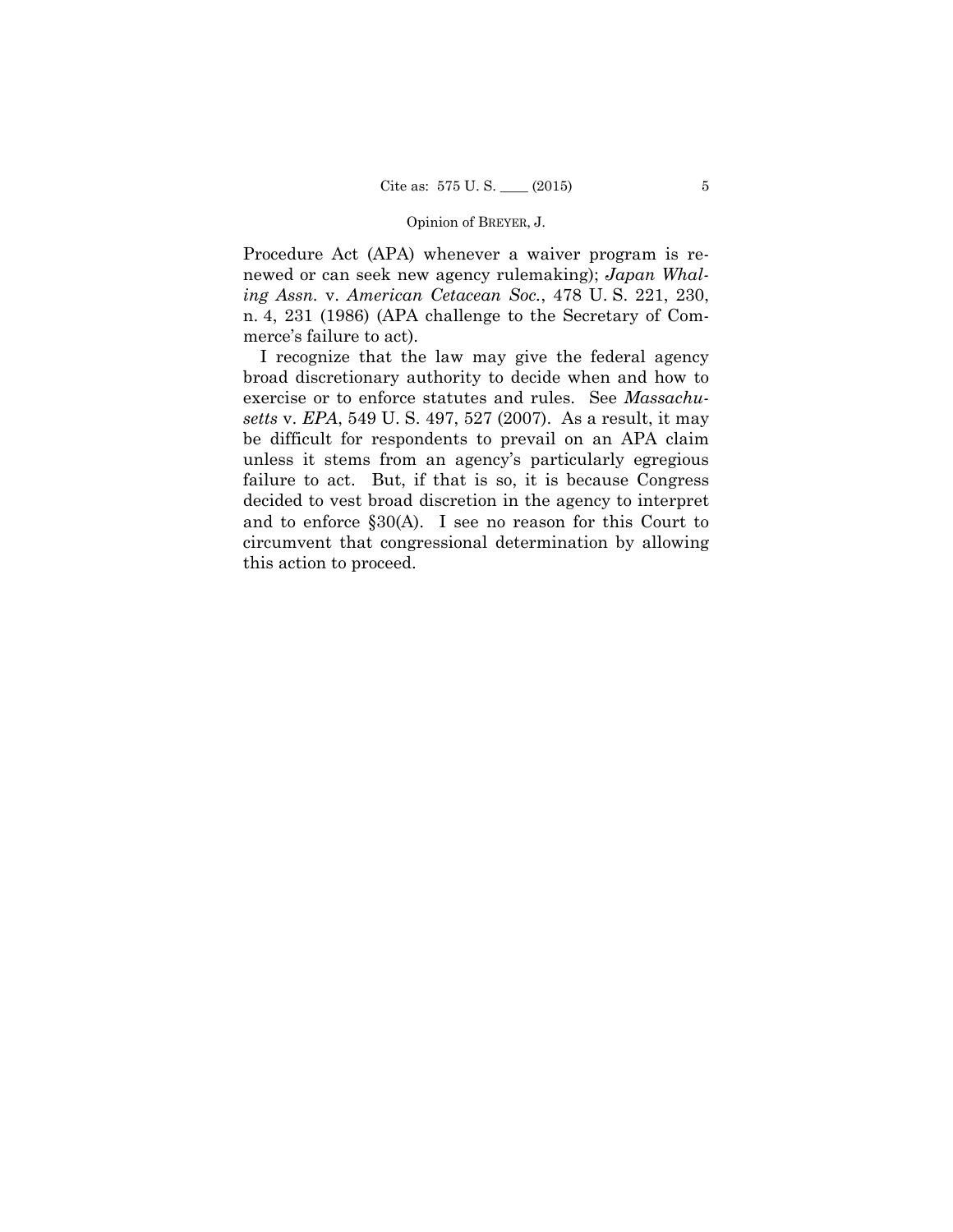## $\frac{1}{2}$  ,  $\frac{1}{2}$  ,  $\frac{1}{2}$  ,  $\frac{1}{2}$  ,  $\frac{1}{2}$  ,  $\frac{1}{2}$  ,  $\frac{1}{2}$ **SUPREME COURT OF THE UNITED STATES**

#### $\frac{1}{2}$  ,  $\frac{1}{2}$  ,  $\frac{1}{2}$  ,  $\frac{1}{2}$  ,  $\frac{1}{2}$  ,  $\frac{1}{2}$ No. 14–15

## RICHARD ARMSTRONG, ET AL., PETITIONERS *v.* EXCEPTIONAL CHILD CENTER, INC., ET AL.

## ON WRIT OF CERTIORARI TO THE UNITED STATES COURT OF APPEALS FOR THE NINTH CIRCUIT

[March 31, 2015]

 JUSTICE SOTOMAYOR, with whom JUSTICE KENNEDY, JUSTICE GINSBURG, and JUSTICE KAGAN join, dissenting.

Suits in federal court to restrain state officials from executing laws that assertedly conflict with the Constitution or with a federal statue are not novel. To the contrary, this Court has adjudicated such requests for equitable relief since the early days of the Republic. Nevertheless, today the Court holds that Congress has foreclosed private parties from invoking the equitable powers of the federal courts to require States to comply with §30(A) of the Medicaid Act, 42 U.S.C.  $$1396a(a)(30)(A)$ . It does so without pointing to the sort of detailed remedial scheme we have previously deemed necessary to establish congressional intent to preclude resort to equity. Instead, the Court relies on Congress' provision for agency enforcement of §30(A)—an enforcement mechanism of the sort we have already definitively determined *not* to foreclose private actions—and on the mere fact that §30(A) contains relatively broad language. As I cannot agree that these statutory provisions demonstrate the requisite congressional intent to restrict the equitable authority of the federal courts, I respectfully dissent.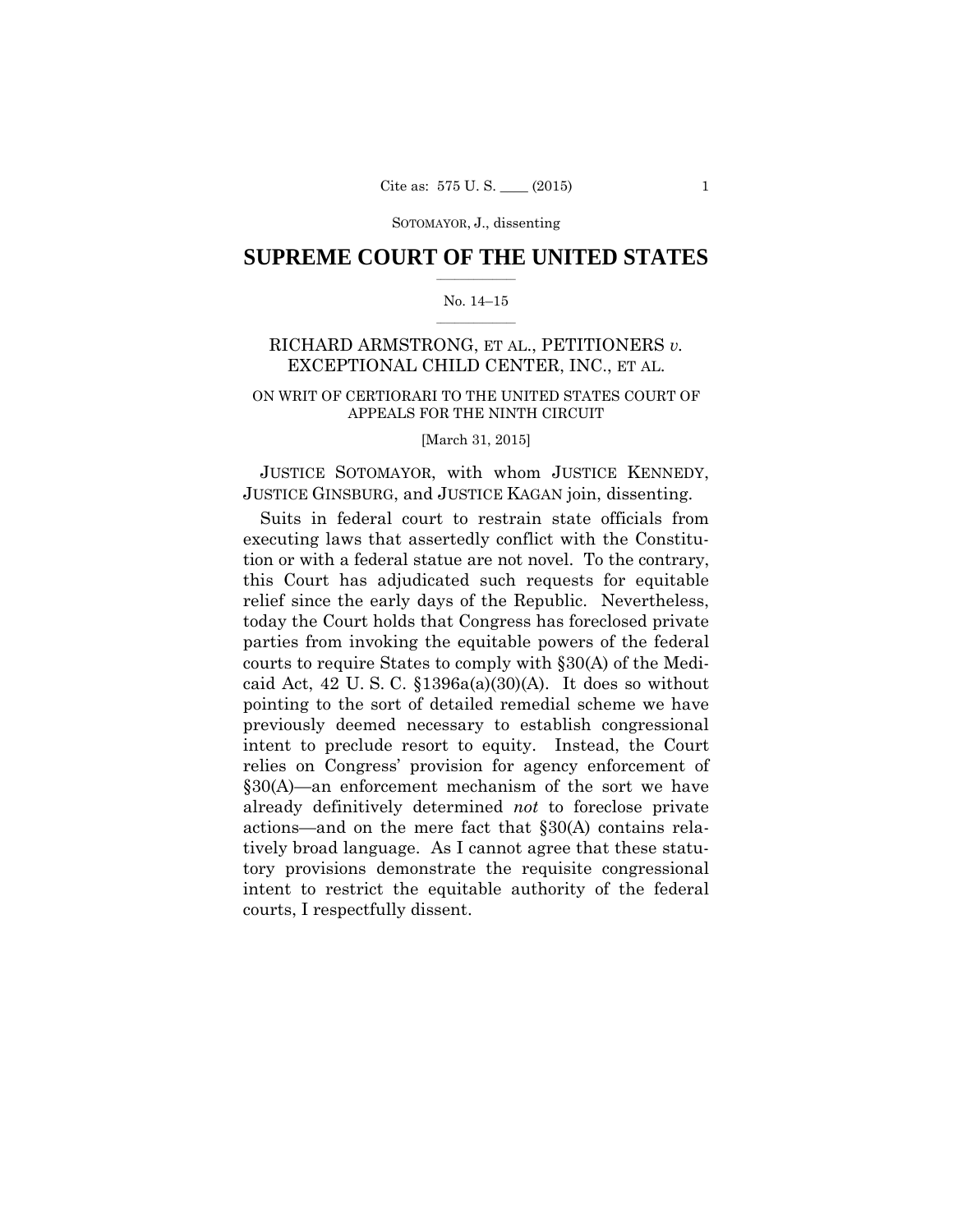### I A

 federal law creating the national bank. *Id.,* at 839, 859. More recently, we confirmed the vitality of this doctrine in That parties may call upon the federal courts to enjoin unconstitutional government action is not subject to serious dispute. Perhaps the most famous exposition of this principle is our decision in *Ex parte Young*, 209 U. S. 123 (1908), from which the doctrine derives its usual name. There, we held that the shareholders of a railroad could seek an injunction preventing the Minnesota attorney general from enforcing a state law setting maximum railroad rates because the Eleventh Amendment did not provide the officials with immunity from such an action and the federal court had the "power" in equity to "grant a temporary injunction." *Id.,* at 148. This Court had earlier recognized similar equitable authority in *Osborn* v. *Bank of United States*, 9 Wheat. 738 (1824), in which a federal court issued an injunction prohibiting an Ohio official from executing a state law taxing the Bank of the United States. *Id.,* at 838–839. We affirmed in relevant part, concluding that the case was "cognizable in a Court of equity," and holding it to be "proper" to grant equitable relief insofar as the state tax was "repugnant" to the *Free Enterprise Fund* v. *Public Company Accounting Oversight Bd.*, 561 U. S. 477 (2010). There, we found no support for the argument that a challenge to "'governmental action under the Appointments Clause or separationof-powers principles'" should be treated "differently than every other constitutional claim" for which "equitable relief 'has long been recognized as the proper means for preventing entities from acting unconstitutionally.'" *Id.,*  at 491, n. 2.

A suit, like this one, that seeks relief against state officials acting pursuant to a state law allegedly preempted by a federal statute falls comfortably within this doc-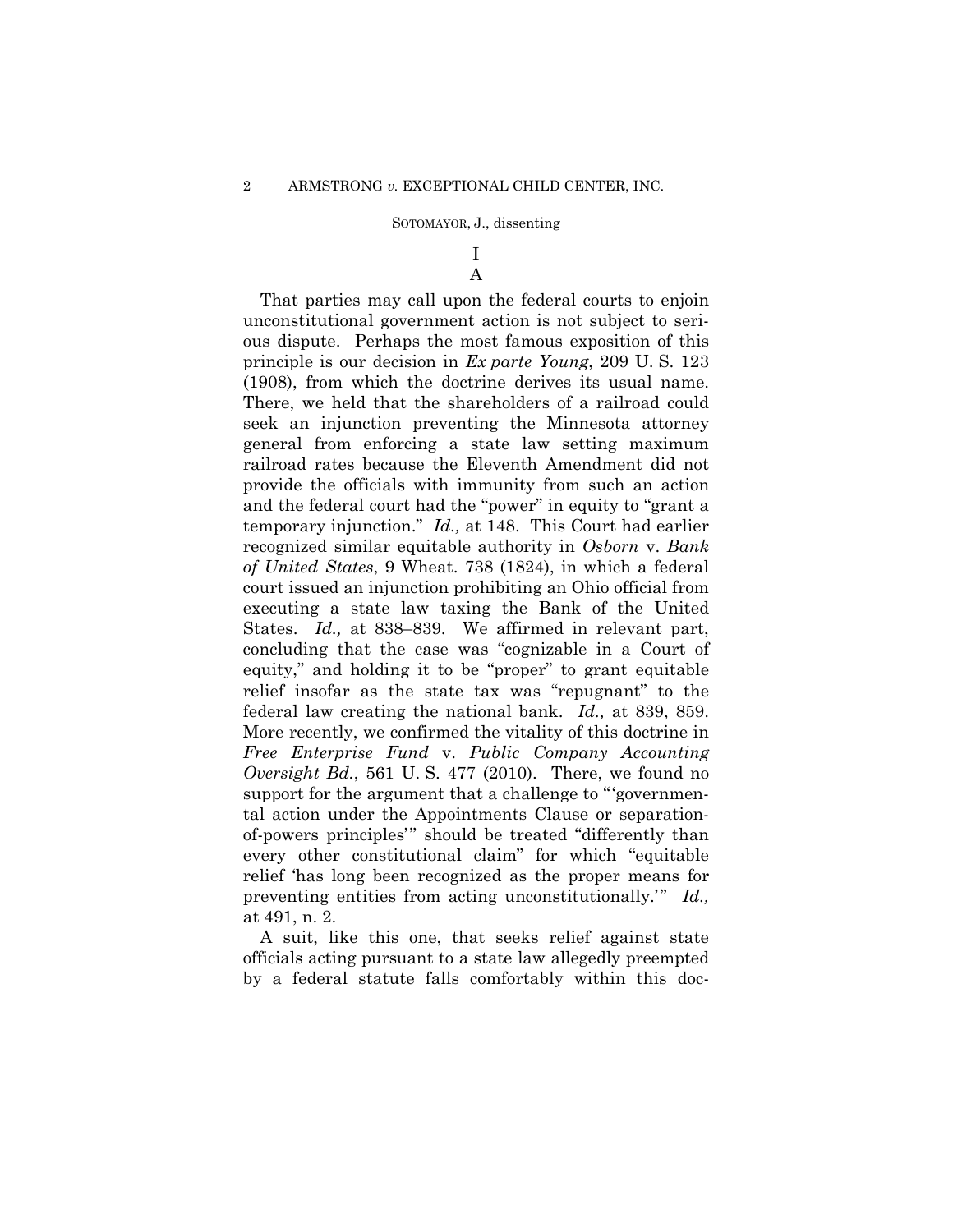trine. A claim that a state law contravenes a federal statute is "basically constitutional in nature, deriving its force from the operation of the Supremacy Clause," *Douglas* v. *Seacoast Products, Inc.*, 431 U. S. 265, 271–272 (1977), and the application of preempted state law is therefore "unconstitutional," *Crosby* v. *National Foreign Trade Council*, 530 U. S. 363, 388 (2000); accord, *e.g., McCulloch* v. *Maryland*, 4 Wheat. 316, 436 (1819) (that States have "no power" to enact laws interfering with "the operations of the constitutional laws enacted by Congress" is the "unavoidable consequence of that supremacy which the constitution has declared"; such a state law "is unconstitutional and void"). We have thus long entertained suits in which a party seeks prospective equitable protection from an injurious and preempted state law without regard to whether the federal statute at issue itself provided a right to bring an action. See, *e.g., Foster* v. *Love*, 522 U. S. 67 (1997) (state election law that permitted the winner of a state primary to be deemed the winner of election to Congress held preempted by federal statute setting date of congressional elections); *Shaw* v. *Delta Air Lines, Inc.*, 463 U. S. 85 (1983) (state law preempted in part by the federal Employee Retirement Income Security Act of 1974); *Railroad Transfer Service, Inc.* v. *Chicago*, 386 U. S. 351 (1967) (city ordinance imposing licensing requirements on motor carrier transporting railroad passengers held preempted by federal Interstate Commerce Act); *Campbell* v. *Hussey*, 368 U. S. 297 (1961) (state law requiring labeling of certain strains of tobacco held preempted by the federal Tobacco Inspection Act); *Railway Co.* v. *McShane*, 22 Wall. 444 (1875) (state taxation of land possessed by railroad company held invalid under federal Act of July 2, 1864). Indeed, for this reason, we have characterized "the availability of prospective relief of the sort awarded in *Ex parte Young*" as giving "life to the Supremacy Clause." *Green* v. *Mansour*, 474 U. S. 64, 68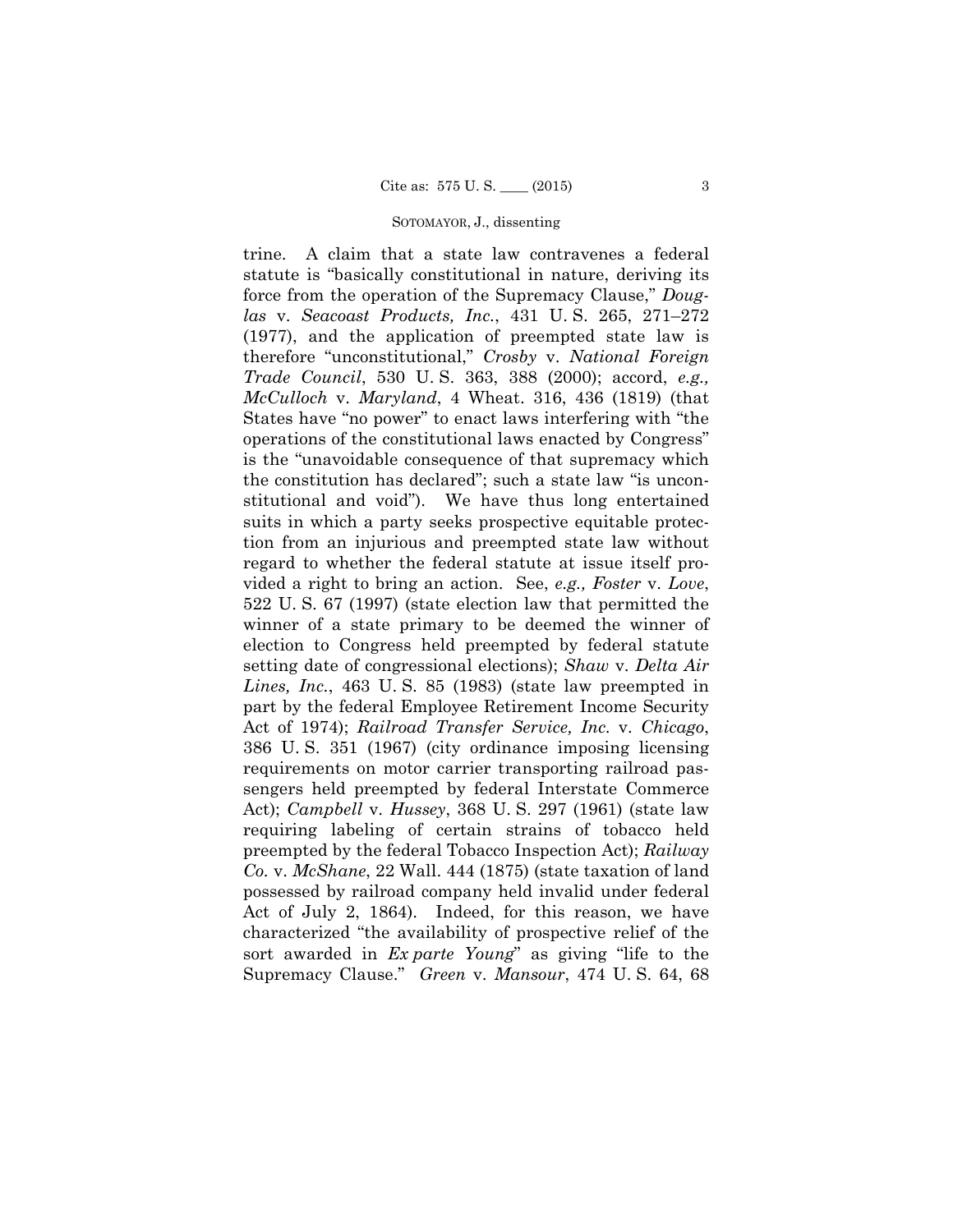## (1985).

 Clause by bringing suit to enjoin preempted state action. Thus, even though the Court is correct that it is somewhat misleading to speak of "an implied right of action contained in the Supremacy Clause," *ante*, at 6, that does not mean that parties may not enforce the Supremacy As the Court also recognizes, we "have long held that federal courts may in some circumstances grant injunctive relief against state officers who are violating, or planning to violate, federal law." *Ante*, at 5.

B

Most important for purposes of this case is not the mere existence of this equitable authority, but the fact that it is exceedingly well established—supported, as the Court puts it, by a "long history." *Ante*, at 6. Congress may, if it so chooses, either expressly or implicitly preclude *Ex parte Young* enforcement actions with respect to a particular statute or category of lawsuit. See, *e.g.,* 28 U. S. C. §1341 (prohibiting federal judicial restraints on the collection of state taxes); *Seminole Tribe of Fla.* v. *Florida*, 517 U. S. 44, 75–76 (1996) (comprehensive alternative remedial scheme can establish Congress' intent to foreclose *Ex parte Young* actions). But because Congress is undoubtedly aware of the federal courts' long-established practice of enjoining preempted state action, it should generally be presumed to contemplate such enforcement unless it affirmatively manifests a contrary intent. "Unless a statute in so many words, or by a necessary and inescapable inference, restricts the court's jurisdiction in equity, the full scope of that jurisdiction is to be recognized and applied." *Porter* v. *Warner Holding Co.*, 328 U. S. 395, 398 (1946).

In this respect, equitable preemption actions differ from suits brought by plaintiffs invoking 42 U. S. C. §1983 or an implied right of action to enforce a federal statute. Suits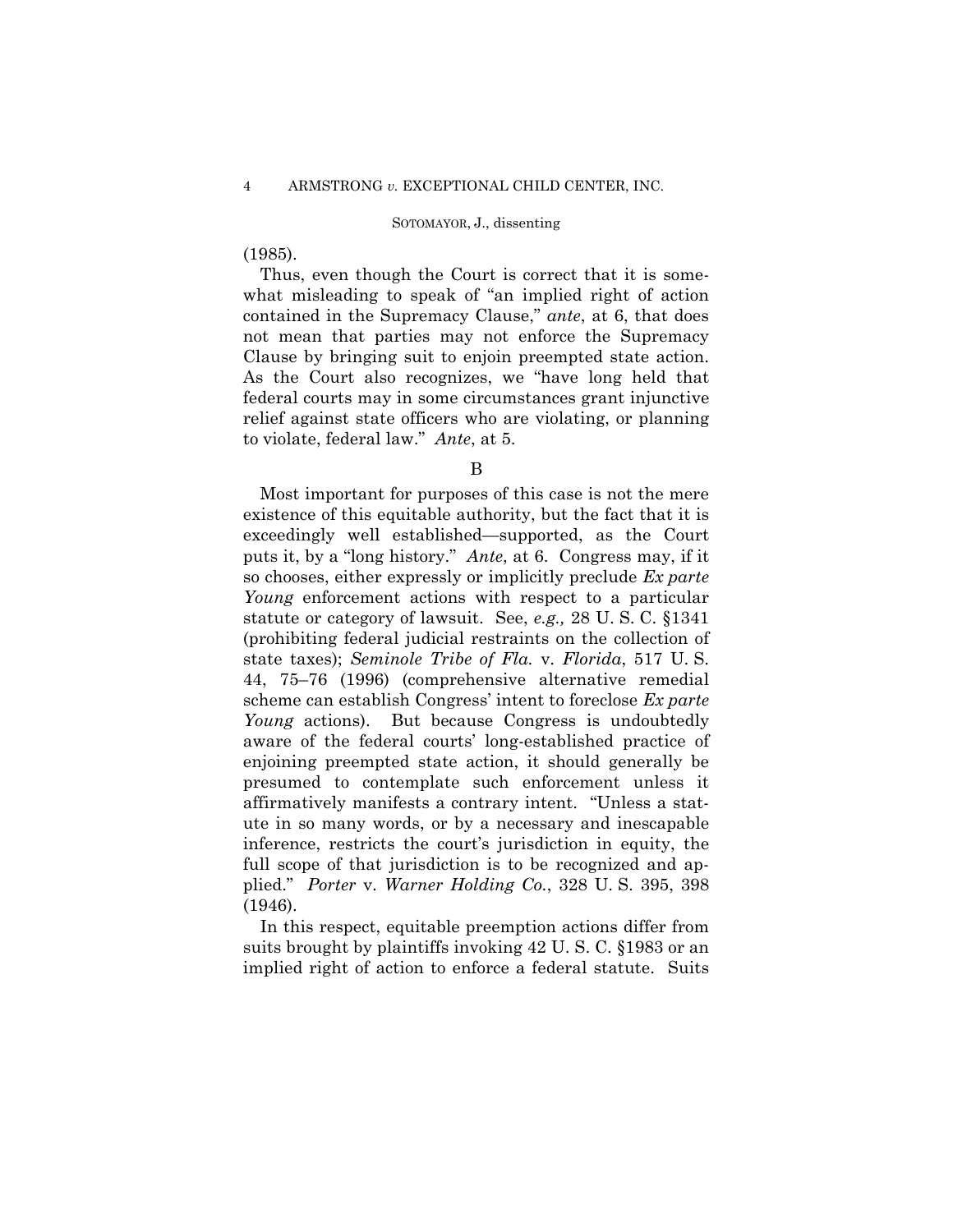for "redress designed to halt or prevent the constitutional violation rather than the award of money damages" seek "traditional forms of relief." *United States* v. *Stanley*, 483 U. S. 669, 683 (1987). By contrast, a plaintiff invoking §1983 or an implied statutory cause of action may seek a variety of remedies—including damages—from a potentially broad range of parties. Rather than simply pointing to background equitable principles authorizing the action that Congress presumably has not overridden, such a plaintiff must demonstrate specific congressional intent to *create* a statutory right to these remedies. See *Gonzaga Univ.* v. *Doe*, 536 U. S. 273, 290 (2002); *Alexander* v. *Sandoval*, 532 U. S. 275, 286 (2001); see also *Golden State Transit Corp.* v. *Los Angeles*, 493 U. S. 103, 114 (1989) (KENNEDY, J., dissenting) (Because a preemption claim does not seek to enforce a statutory right, "[t]he injured party does not need §1983 to vest in him a right to assert that an attempted exercise of jurisdiction or control violates the proper distribution of powers within the federal system"). For these reasons, the principles that we have developed to determine whether a statute creates an implied right of action, or is enforceable through §1983, are not transferable to the *Ex parte Young* context.

II

 equitable enforcement of a statutory mandate. *Ante*, at 6. In concluding that Congress has "implicitly preclude[d] private enforcement of §30(A)," *ante,* at 6, the Court ignores this critical distinction and threatens the vitality of our *Ex parte Young* jurisprudence. The Court identifies only a single prior decision—*Seminole Tribe*—in which we have ever discerned such congressional intent to foreclose Even the most cursory review of that decision reveals how far afield it is from this case.

In *Seminole Tribe*, the plaintiff Indian Tribe had invoked *Ex parte Young* in seeking to compel the State of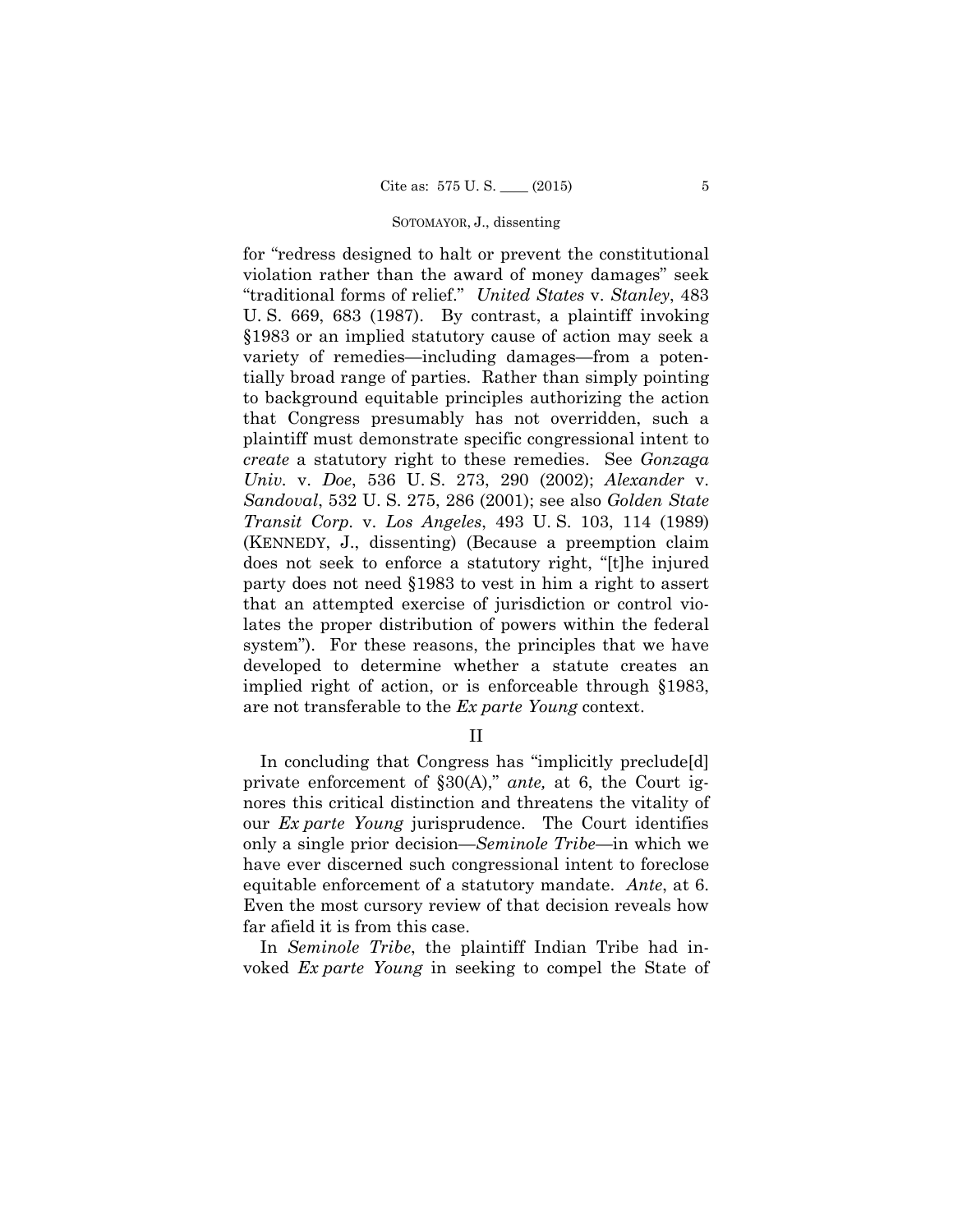Florida to "negotiate in good faith with [the] tribe toward the formation of a compact" governing certain gaming activities, as required by a provision of the Indian Gaming Regulatory Act, 25 U. S. C. §2710(d)(3). 517 U. S., at 47. We rejected this effort, observing that "Congress passed  $\S2710(d)(3)$  in conjunction with the carefully crafted and intricate remedial scheme set forth in §2710(d)(7)." *Id.,* at 73–74. That latter provision allowed a tribe to sue for violations of the duty to negotiate 180 days after requesting such negotiations, but specifically limited the remedy that a court could grant to "an order directing the State and the Indian tribe to conclude a compact within 60 days," and provided that the only sanction for the violation of such an order would be to require the parties to "submit a proposed compact to a mediator." *Id.,* at 74;  $\S2710(d)(7)(B)(i)$ , (iii), (iv). The statute further directed that if the State should fail to abide by the mediator's selected compact, the sole remedy would be for the Secretary of the Interior, in consultation with the tribe, to prescribe regulations governing gaming. See 517 U. S., at 74–75;  $$2710(d)(7)(B)(vii)$ . We concluded that Congress must have intended this procedural route to be the exclusive means of enforcing  $\S2710(d)(3)$ . As we explained: "If §2710(d)(3) could be enforced in a suit under *Ex parte Young*, §2710(d)(7) would have been superfluous; it is difficult to see why an Indian tribe would suffer through the intricate scheme of  $\S2710(d)(7)$  when more complete and more immediate relief would be available under *Ex parte Young*." 517 U. S., at 75.

What is the equivalent "carefully crafted and intricate remedial scheme" for enforcement of §30(A)? The Court relies on two aspects of the Medicaid Act, but, whether considered separately or in combination, neither suffices.

First, the Court cites 42 U. S. C. §1396c, which authorizes the Secretary of Health and Human Services (HHS) to withhold federal Medicaid payments to a State in whole or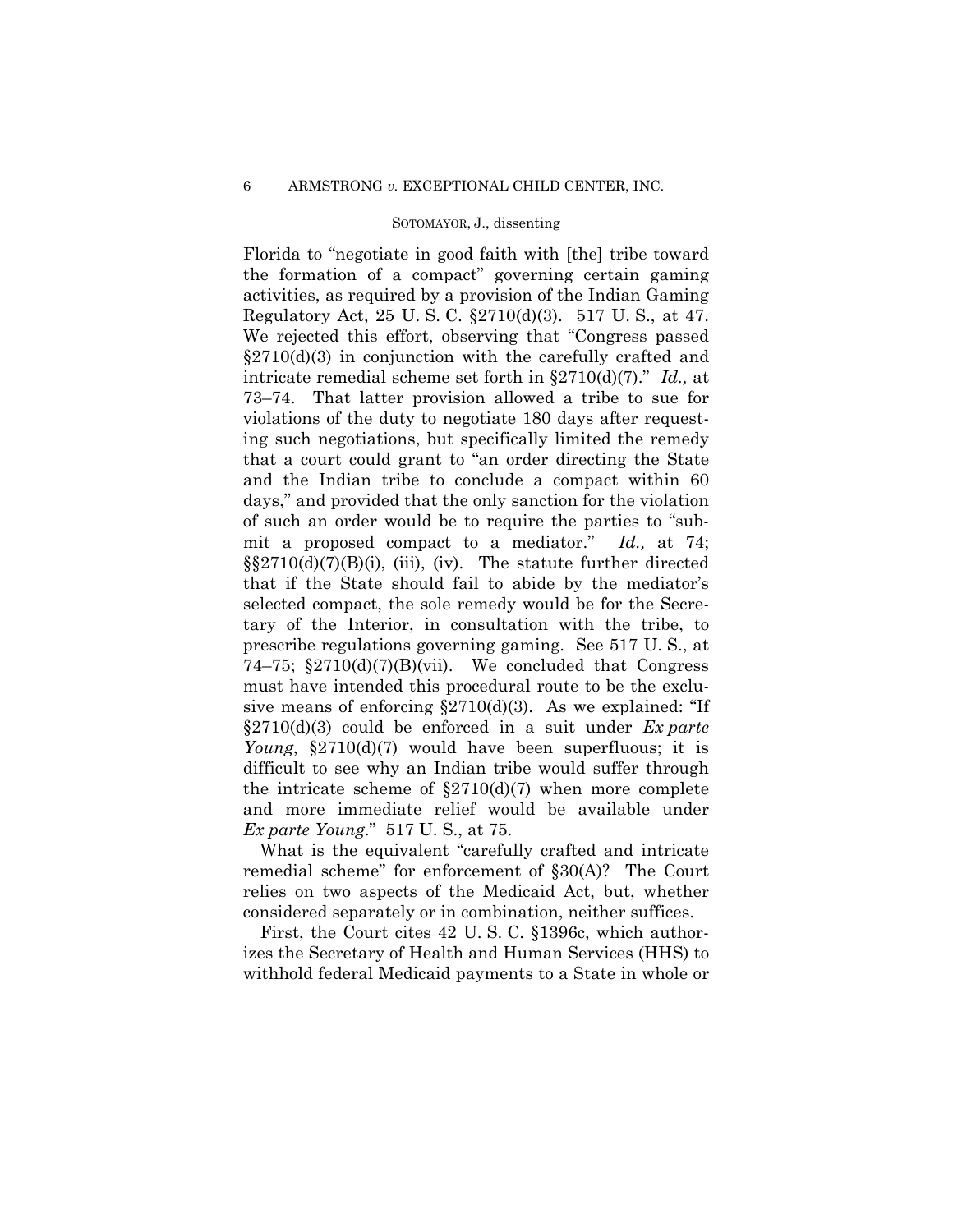in part if the Secretary determines that the State has failed to comply with the obligations set out in §1396a, including §30(A). See *ante,* at 7–8. But in striking contrast to the remedial provision set out in the Indian Gaming Regulatory Act, §1396c provides no specific procedure that parties actually affected by a State's violation of its statutory obligations may invoke in lieu of *Ex parte Young*—leaving them without any other avenue for seeking relief from the State. Nor will §1396c always provide a particularly effective means for redressing a State's violations: If the State has violated §30(A) by refusing to reimburse medical providers at a level "sufficient to enlist enough providers so that care and services are available" to Medicaid beneficiaries to the same extent as they are available to "the general population," agency action resulting in a reduced flow of federal funds to that State will often be self-defeating. §1396a(30)(A); see Brief for Former HHS Officials as *Amici Curiae* 18 (noting that HHS is often reluctant to initiate compliance actions because a "state's non-compliance creates a damned-if-you-do, damned-if-you-don't scenario where the withholding of state funds will lead to depriving the poor of essential medical assistance"). Far from rendering §1396c "superfluous," then, *Ex parte Young* actions would seem to be an anticipated and possibly necessary supplement to this limited agency-enforcement mechanism. *Seminole Tribe*, 517 U. S., at 75. Indeed, presumably for these reasons, we recently rejected the very contention the Court now accepts, holding that "[t]he fact that the Federal Government can exercise oversight of a federal spending program and even withhold or withdraw funds . . . does not demonstrate that Congress has displayed an intent not to provide the more complete and more immediate relief that would otherwise be available under *Ex parte Young*." *Virginia Office for Protection and Advocacy* v. *Stewart*, 563 U. S. 247, \_\_\_\_–\_\_\_\_, n. 3 (2011) (slip op., at 7–8, n. 3)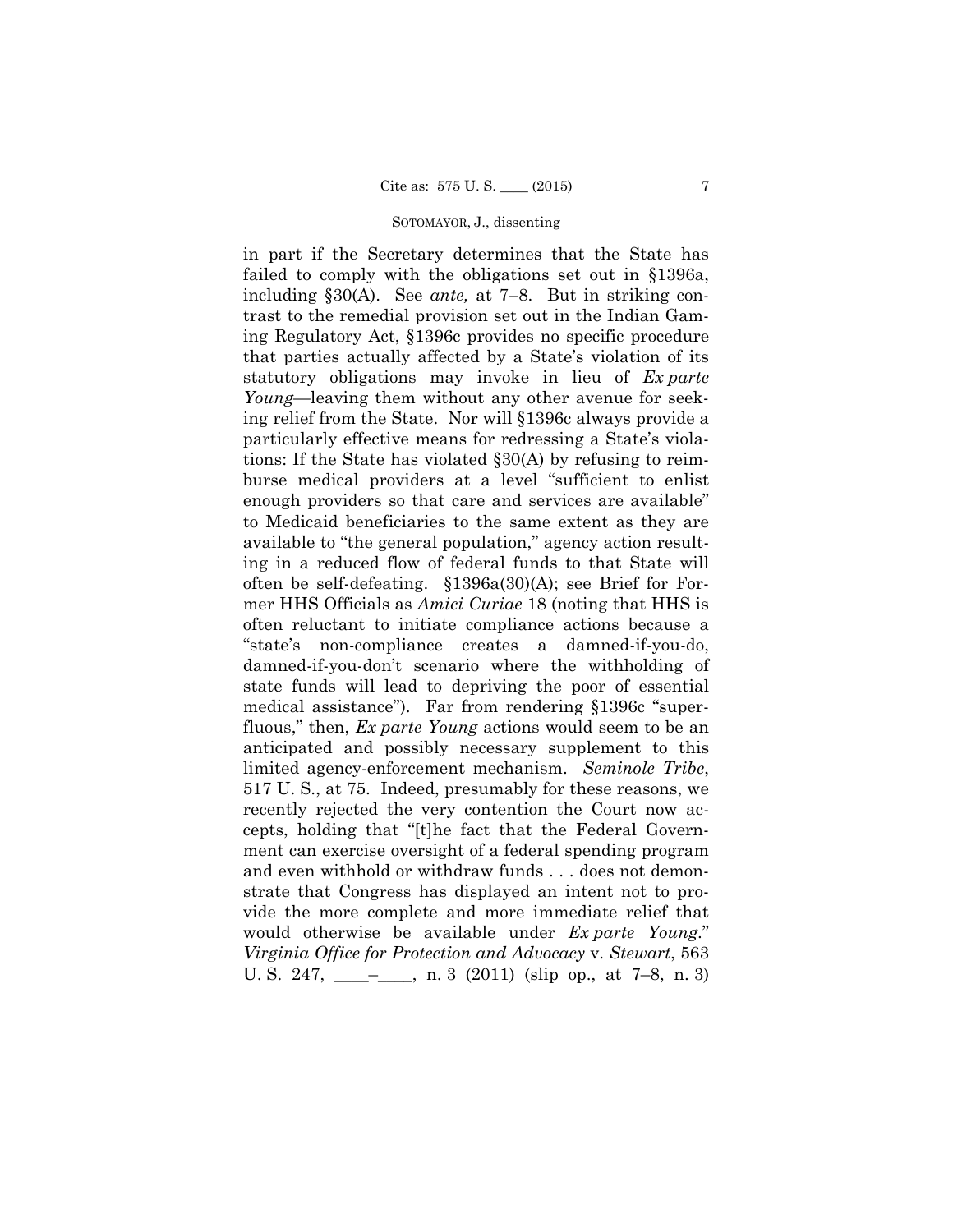(internal quotation marks omitted).

Section 1396c also parallels other provisions scattered throughout the Social Security Act that likewise authorize the withholding of federal funds to States that fail to fulfill their obligations. See, *e.g.*, §§609(a), 1204, 1354. Yet, we have consistently authorized judicial enforcement of the Act. See *Maine* v. *Thiboutot*, 448 U. S. 1, 6 (1980) (collecting cases). *Rosado* v. *Wyman*, 397 U. S. 397 (1970), provides a fitting illustration. There, we considered a provision of the Social Security Act mandating that, in calculating benefits for participants in the Aid to Families with Dependent Children Program, States make adjustments "'to reflect fully changes in living costs.'" *Id.,* at 412 (quoting §602(a)(23) (1964 ed., Supp. IV)). We expressed no hesitation in concluding that federal courts could require compliance with this obligation, explaining: "It is . . . peculiarly part of the duty of this tribunal, no less in the welfare field than in other areas of the law, to resolve disputes as to whether federal funds allocated to the States are being expended in consonance with the conditions that Congress has attached to their use." *Id.,*  at 422–423. We so held notwithstanding the existence of an enforcement provision permitting a federal agency to "make a total or partial cutoff of federal funds." See *id.,* at 406, n. 8 (citing §1316).

Second, perhaps attempting to reconcile its treatment of §1396c (2012 ed.) with this longstanding precedent, the Court focuses on the particular language of §30(A), contending that this provision, at least, is so "judicially unadministrable" that Congress must have intended to preclude its enforcement in private suits. *Ante,* at 7. Admittedly, the standard set out in §30(A) is fairly broad, requiring that a state Medicaid plan:

"provide such methods and procedures relating to the utilization of, and the payment for, care and services available under the plan . . . as may be necessary to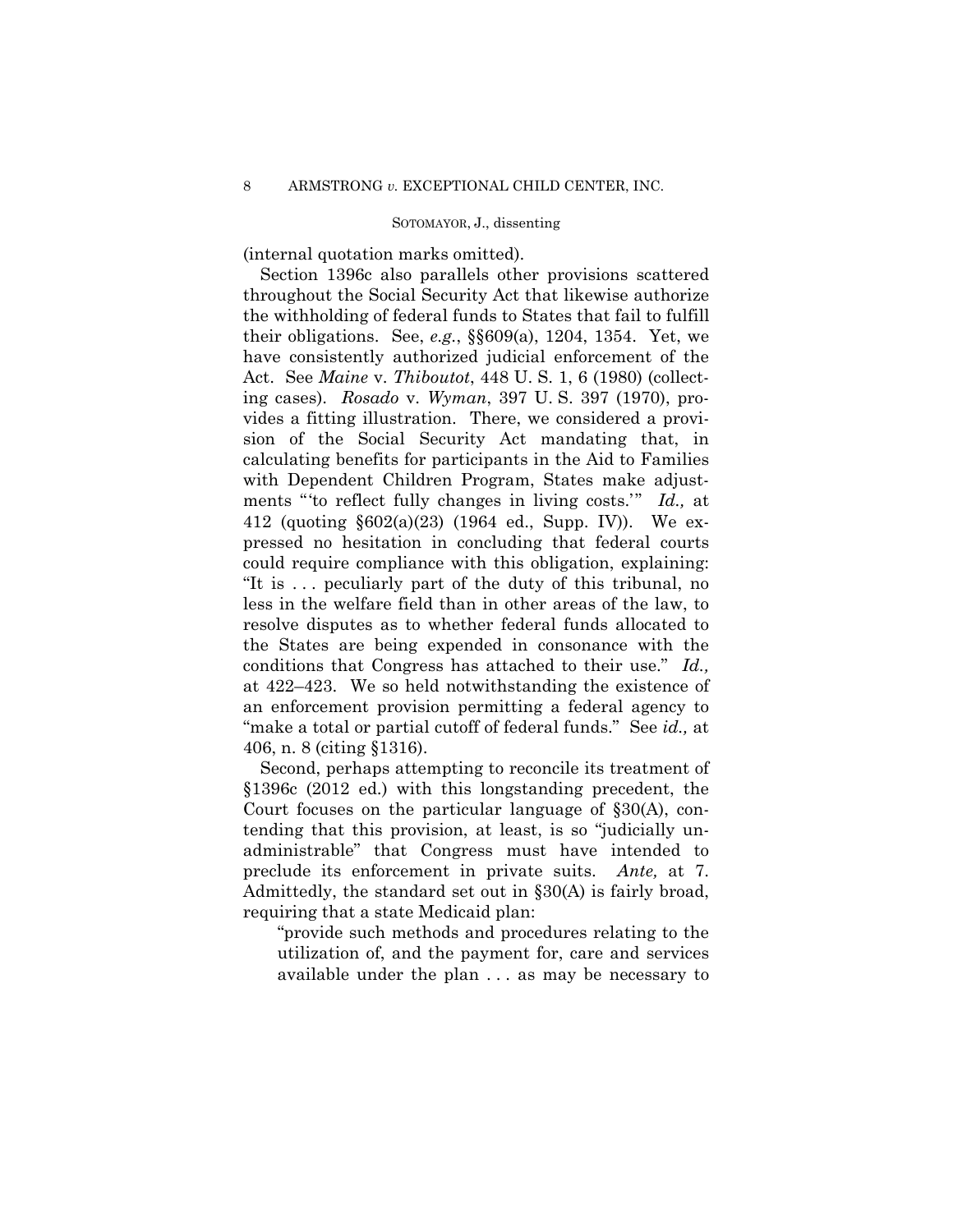safeguard against unnecessary utilization of such care and services and to assure that payments are consistent with efficiency, economy, and quality of care and are sufficient to enlist enough providers so that care and services are available under the plan at least to the extent that such care and services are available to the general population in the geographic area."  $§1396a(a)(30)(A).$ 

But mere breadth of statutory language does not require the Court to give up all hope of judicial enforcement—or, more important, to infer that Congress must have done so.

In fact, the contention that §30(A)'s language was intended to foreclose private enforcement actions entirely is difficult to square with the provision's history. The specific equal access mandate invoked by the plaintiffs in this case—that reimbursement rates be "sufficient to enlist enough providers so that care and services are available under the plan at least to the extent that such care and services are available to the general population in the geographic area"—was added to §30(A) in 1989. 103 Stat. 2260. At that time, multiple Federal Courts of Appeals had held that the so-called Boren Amendment to the Medicaid Act was enforceable pursuant to §1983—as we soon thereafter concluded it was. See *Wilder* v. *Virginia Hospital Assn.*, 496 U. S. 498, 504–505, 524 (1990). The Boren Amendment employed language quite similar to that used in  $\S 30(A)$ , requiring that a state plan:

"provide . . . for payment . . . of the hospital services, nursing facility services, and services in an intermediate care facility for the mentally retarded provided under the plan through the use of rates . . . which the State finds, and makes assurances satisfactory to the Secretary, are reasonable and adequate to meet the costs which must be incurred by efficiently and economically operated facilities in order to provide care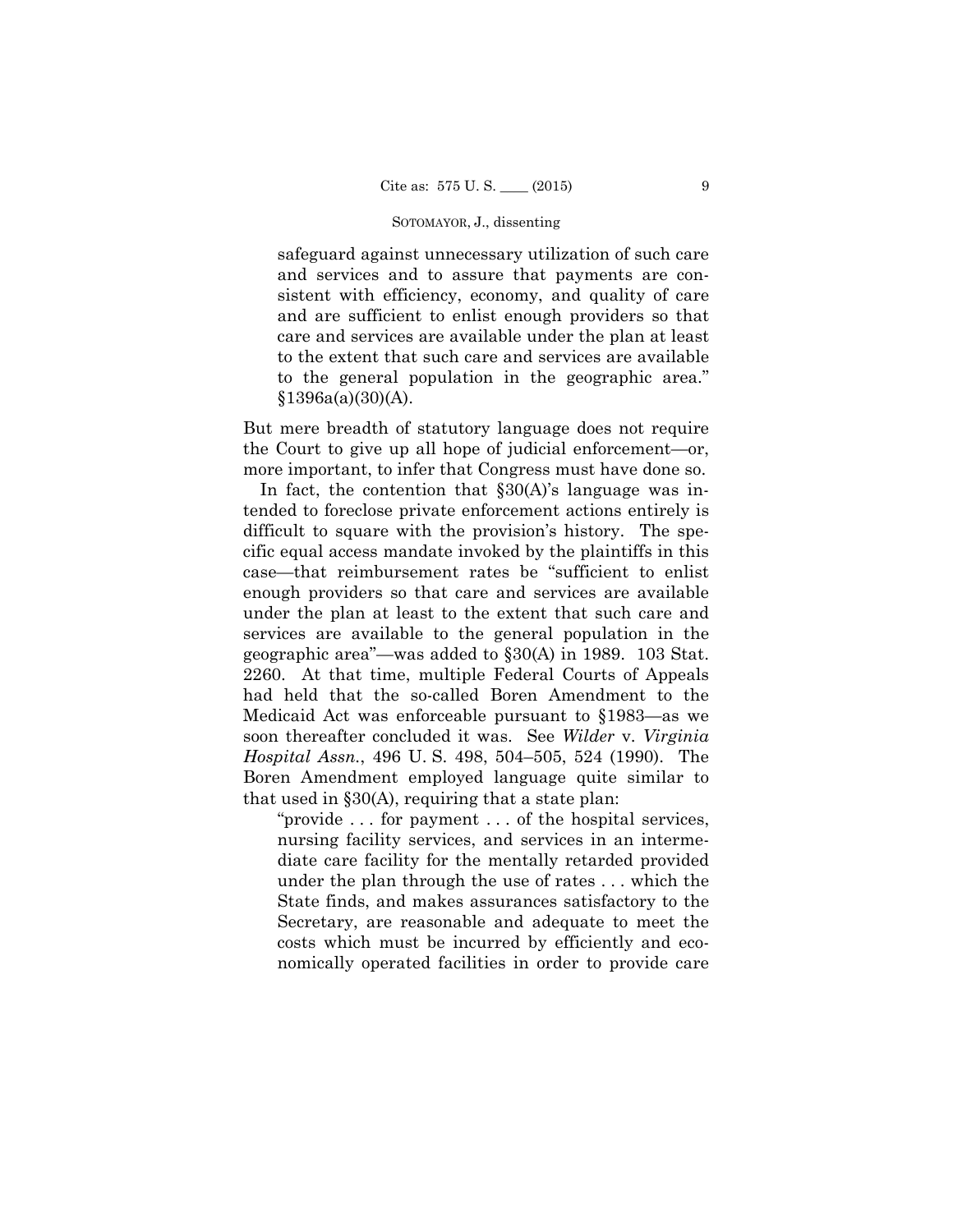and services in conformity with applicable State and Federal laws, regulations, and quality and safety standards and to assure that individuals eligible for medical assistance have reasonable access . . . to inpatient hospital services of adequate quality." §1396a(a)(13)(A) (1982 ed., Supp. V).

It is hard to believe that the Congress that enacted the operative version of §30(A) could have failed to anticipate that it might be similarly enforceable. Even if, as the Court observes, the question whether the Boren Amendment was enforceable under §1983 was "unsettled at the time," *ante*, at 10 (emphasis deleted), surely Congress would have spoken with far more clarity had it actually intended to preclude private enforcement of §30(A) through not just §1983 but also *Ex parte Young*.

Of course, the broad scope of  $\S 30(A)$ 's language is not irrelevant. But rather than compelling the conclusion that the provision is wholly unenforceable by private parties, its breadth counsels in favor of interpreting §30(A) to provide substantial leeway to States, so that only in rare and extreme circumstances could a State actually be held to violate its mandate. The provision's scope may also often require a court to rely on HHS, which is "comparatively expert in the statute's subject matter." *Douglas* v. *Independent Living Center of Southern Cal., Inc.*, 565 U. S  $\frac{1}{2}$ ,  $\frac{1}{2}$  (2012) (slip op., at 7). When the agency has made a determination with respect to what legal standard should apply, or the validity of a State's procedures for implementing its Medicaid plan, that determination should be accorded the appropriate deference. See, *e.g., Chevron U. S. A. Inc.* v. *Natural Resources Defense Council*, *Inc.*, 467 U. S. 837 (1984); *Skidmore* v. *Swift & Co.*,

323 U. S. 134 (1944). And if faced with a question that presents a special demand for agency expertise, a court might call for the views of the agency, or refer the question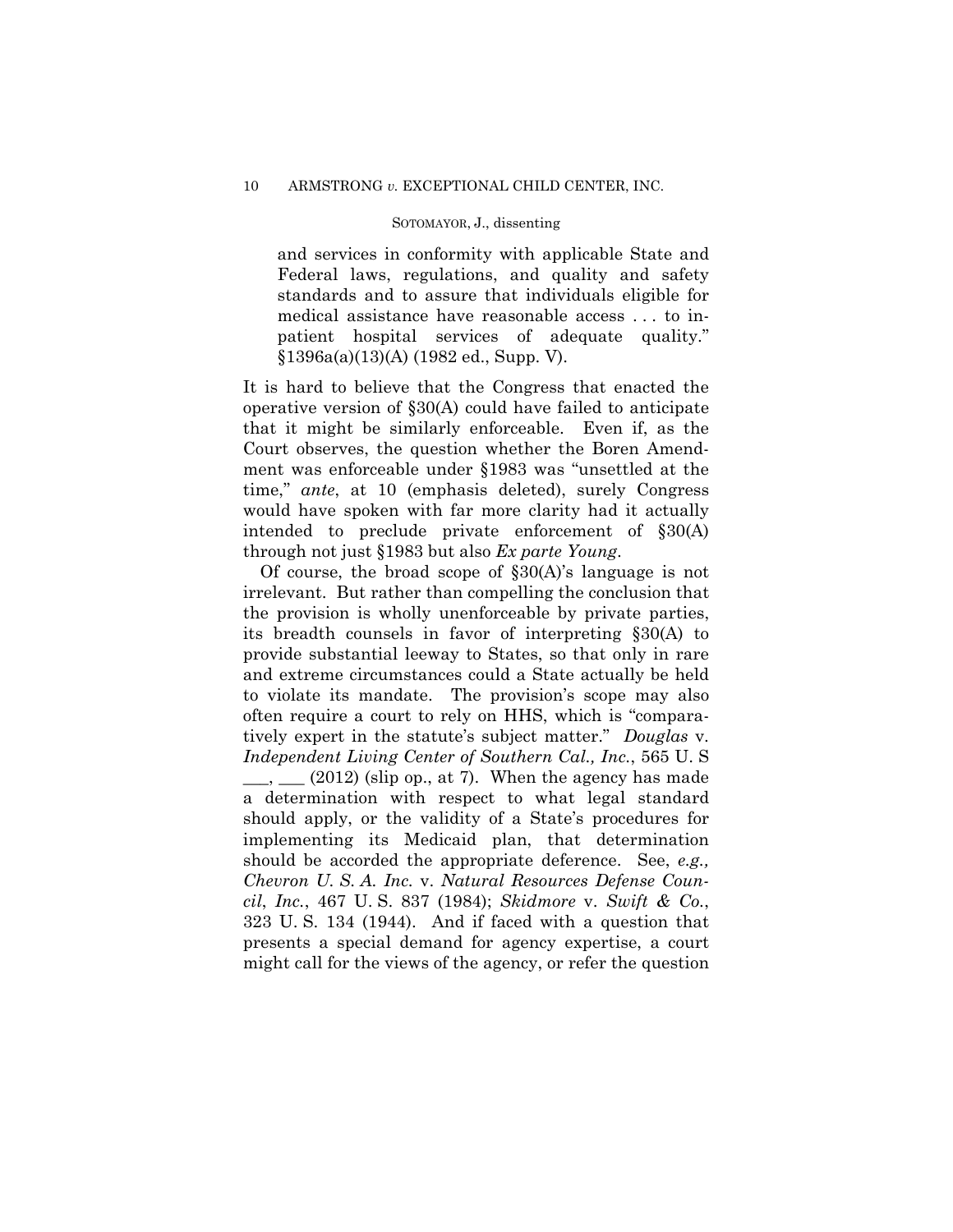to the agency under the doctrine of primary jurisdiction. See *Rosado*, 397 U. S., at 406–407; *Pharmaceutical Research and Mfrs. of America* v. *Walsh*, 538 U. S. 644, 673 (2003) (BREYER, J., concurring in part and concurring in judgment). Finally, because the authority invoked for enforcing §30(A) is equitable in nature, a plaintiff is not entitled to relief as of right, but only in the sound discretion of the court. See *Amoco Production Co.* v. *Gambell*, 480 U. S. 531, 542 (1987). Given the courts' ability to both respect States' legitimate choices and defer to the federal agency when necessary, I see no basis for presuming that Congress believed the Judiciary to be completely incapable of enforcing §30(A).\*

——————

 rari to address—that is, whether §30 is judicially enforceable at all. \*That is not to say that the Court of Appeals in this case necessarily applied §30(A) correctly. Indeed, there are good reasons to think the court construed §30(A) to impose an overly stringent obligation on the States. While the Ninth Circuit has understood §30(A) to compel States to "rely on responsible cost studies," and to reimburse for services at rates that "approximate the cost of quality care provided efficiently and economically," *Orthopaedic Hospital* v. *Belshe*, 103 F. 3d 1491, 1496 (1997), other courts have read §30(A) to require only that rates be high enough to ensure that services are *available* to Medicaid participants. See *Pennsylvania Pharmacists Assn.* v. *Houstoun*, 283 F. 3d 531, 538 (CA3 2002); *Evergreen Presbyterian Ministries, Inc.* v. *Hood*, 235 F. 3d 908, 928–929 (CA5 2000); *Methodist Hospitals, Inc.* v. *Sullivan*, 91 F. 3d 1026, 1030 (CA7 1996). This Court declined to grant certiorari to address whether the Ninth Circuit's reading of §30(A) is correct. See 573 U. S. \_\_\_ (2014). But JUSTICE BREYER, in his concurrence, appears to mistake that question about the merits of the Ninth Circuit's standard for the question this Court actually granted certio-See *ante,* at 3–4 (opinion concurring in part and concurring in judgment). To answer that question, one need only recognize, as JUSTICE BREYER does, that "federal courts have long become accustomed to reviewing for reasonableness or constitutionality the rate-setting determinations made by agencies." *Ante*, at 3. A private party who invokes the jurisdiction of the federal courts in order to enjoin a state agency's implementation of rates that are so unreasonably low as to violate §30(A) seeks a determination of exactly this sort.